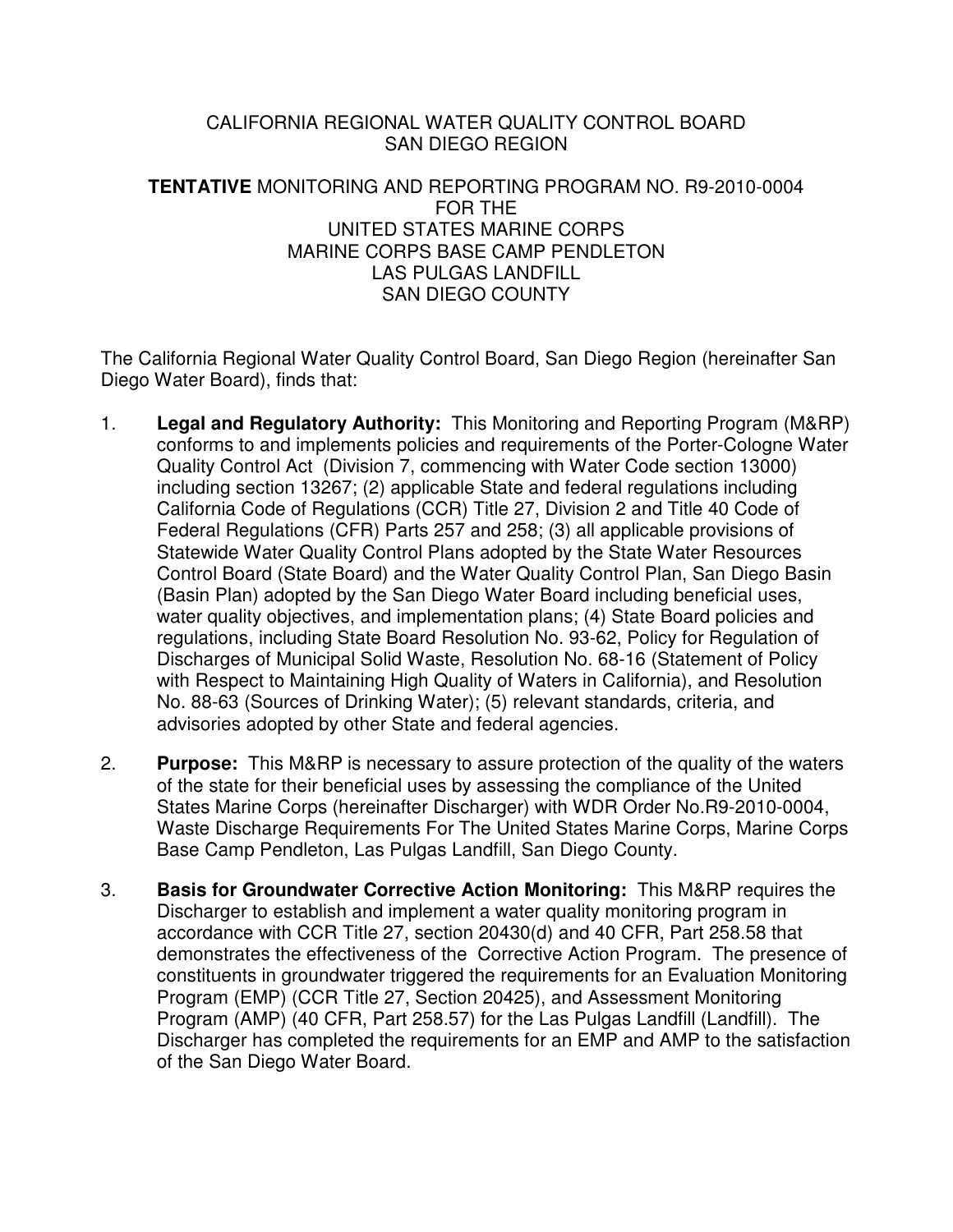Monitoring and Reporting Program R9-2010-0004 Las Pulgas Landfill Camp Pendleton, California

- 4. **Basis for Groundwater Monitoring System Requirements and Standards:** This M&RP prescribes performance requirements as set forth in CCR Title 27 sections 20415(b) and 20430(b) and 40 CFR, Part 258.51(a)(2)] for evaluating the release/discharge of waste constituents from the waste management unit (WMU) into the groundwater within the fractured rock aquifer.
- 5. **Basis for Requiring Reports:** Water Code section 13267 provides that the San Diego Water Board may require discharges, past Dischargers, or suspected Dischargers to furnish technical or monitoring reports as the San Diego Water Board may specify, provided that the burden, including costs, of these reports shall bear a reasonable relationship to the need for the reports and the benefits to be obtained from the reports. In requiring those reports, the San Diego Water Board shall provide the person with a written explanation with regard to the need for the reports, and shall identify the evidence that supports requiring that person to provide the reports. The following identifies the basis for specific reports required under this M&RP.
	- a. **Core Monitoring Reports**  CCR Title 27, section 20430(h)
	- b. **Slope Stability Workplan and Monitoring Report** CCR Title 27, section 21750(f)(5)
	- c. **Leachate Monitoring Report** CCR Title 27, section 20340(h)
	- d. **Sampling and Analysis Plan**  CCR Title 27, section 21760(a)(3)(B)
	- e. **Construction Quality Assurance Report** CCR Title 27, section 20324(c)
- 6. **Need for Technical and Monitoring Reports:** The technical and monitoring reports prescribed by this M&RP are needed to comply with CCR Title 27 and to enable the San Diego Water Board to effectively assess the compliance of the Discharger with WDR Order No. R9-2010-0004, Waste Discharge Requirements For The United States Marine Corps, Marine Corps Base Camp Pendleton, Las Pulgas Landfill, San Diego County. The burden of providing the required reports bears a reasonable relationship to the need for the reports and the benefits to be obtained from the reports.
- 7. **Qualified Professionals:** Qualified professionals are necessary for preparing the technical and monitoring reports required by this M&RP, to ensure that the collected data and interpretations are reliable and accurate. Professionals should be qualified, licensed where applicable, and competent and proficient in fields pertinent to the required activities. California Business and Professions Code sections 6735, 7835, and 7835.1 require that engineering and geologic evaluations and judgments be performed by or under the direction of registered professionals.
- 8. A list of definitions of terms and acronyms are contained in Appendix A attached to this M&RP.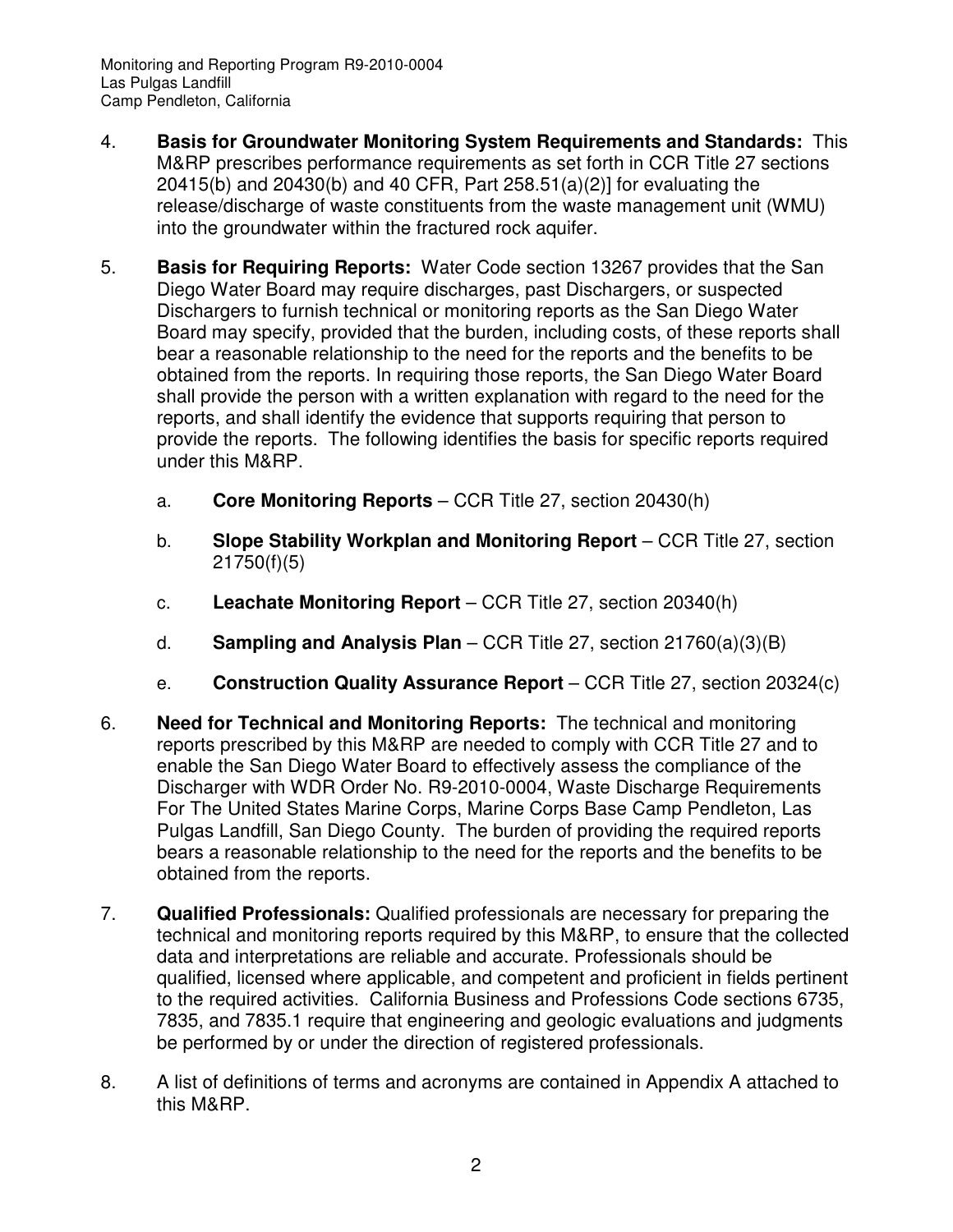9. **California Environmental Quality Act.** The Las Pulgas Landfill is an existing Site and as such is exempt from the provisions of the California Environmental Quality Act (CEQA) in accordance with Title 14, California Code of Regulations, Chapter 3, Article 19, section15301.

**IT IS HEREBY ORDERED** that, pursuant to sections 13267 of the Water Code, the Discharger must comply with the following monitoring and reporting program requirements:

### **PART I – REPORTS TO BE FILED WITH THE SAN DIEGO WATER BOARD**

### **A. CORE REPORTING**

- 1. **Semi-Annual Report.** The semi-annual report shall contain, at a minimum, the following information:
	- a. A list of monitoring parameters for each well;
	- b. Detection limits of laboratory testing and monitoring equipment;
	- c. Measured concentrations of Monitoring Parameters (MPars) determined from samples collected during the current sampling event;
	- d. A map (or copy of an aerial photograph) which indicates the locations of observation stations, Monitoring Points, Background Monitoring Points, and groundwater flow rate/direction and graphical presentation (e.g., arrow on a map);
	- e. Monitoring well information, method and time of groundwater elevation measurement, and a description of the method used to purge the well and collect groundwater samples, and quality assurance/quality control (QA/QC) procedures used;
	- f. A discussion of the condition and performance of any leachate monitoring and control facilities and of the storm water control facilities;
	- g. Site inspection reports;
	- h. Inspection results for temporary soil stockpiles;
	- i. An evaluation of corrective action measures in accordance with Evaluation of Corrective Actions Part II.D;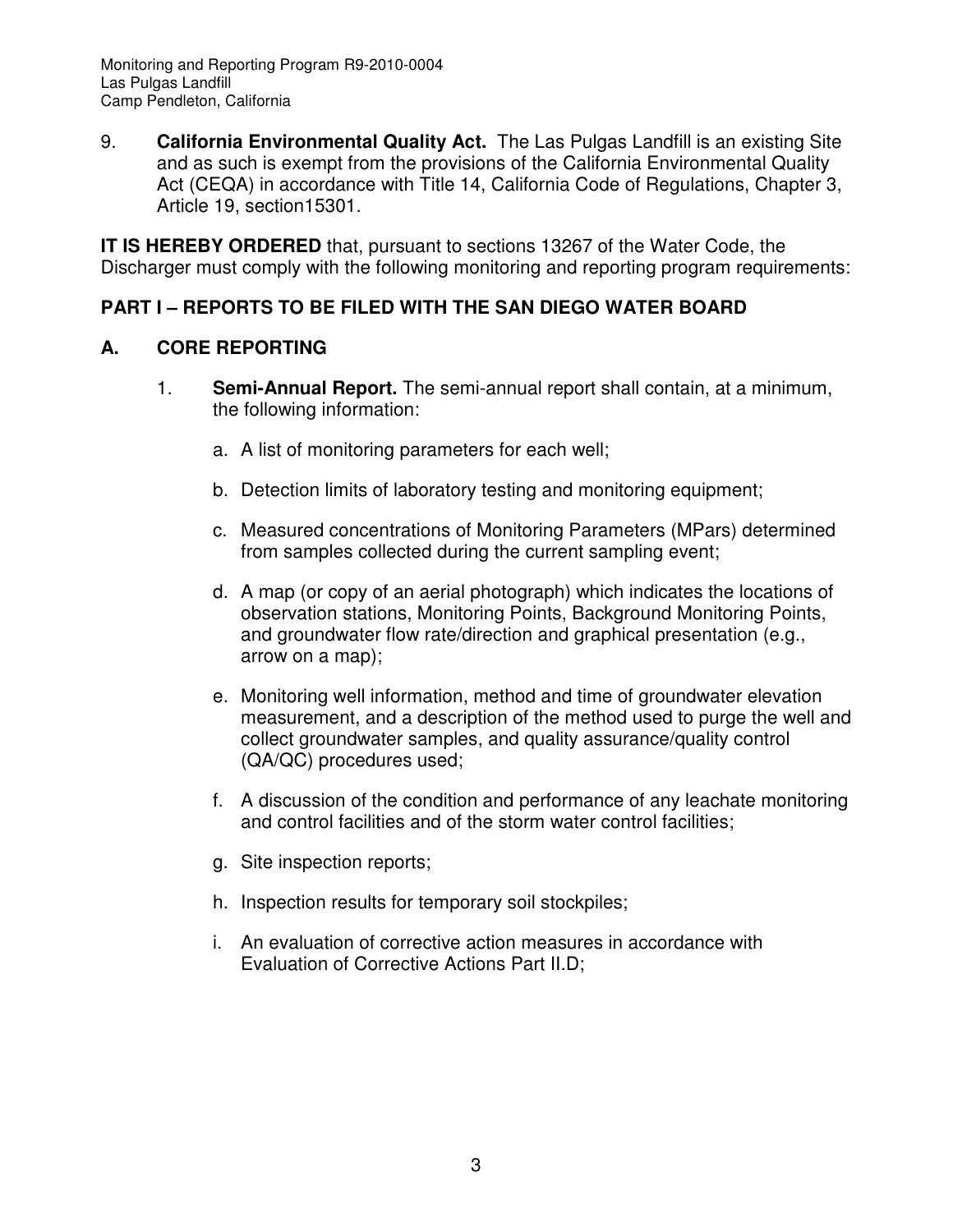- j. A graphical representation of concentration versus time, and concentration versus distance<sup>1</sup> data, using semi-log plots, covering all available monitoring data for at least the previous five years;
- k. Landfill gas monitoring information, including method and time of landfill gas measurement, QA/QC procedures, and measured concentrations of methane and volatile organic compounds (VOCs) in landfill gas Monitoring Points.
- 2. **Annual Summary Report.** The annual summary report, covering the previous monitoring year, shall contain the following information:
	- a. For each monitoring point and background monitoring point, the Discharger shall submit a graphical display per CCR Title 27 section 20415(e)(14) for all data collected within at least the previous five calendar years. Each graph shall plot the concentration of one or more constituents over a time for a given monitoring point. For any given constituent, the scale for all plots should be the same semi-log plot to facilitate comparison and identification of trends. On the basis of any outliers noted in the plotted data, the San Diego Water Board may direct the Discharger to carry out a preliminary investigation, the results of which will determine whether or not a release in indicated. Trend analyses shall include identification of current trends, a comparison to previously identified trends, and a discussion of any significant changes in the trends. This shall be prepared for groundwater, surface water (including seeps and springs), and any vadose zone Monitoring Points (including subdrains, lysimeters, or landfill gas).
	- b. All analytical data obtained during the previous two six-month reporting periods shall be presented in tabular form. The data shall be provided electronically on compact disks (CDs) in a file format and media acceptable to the San Diego Water Board.
	- c. A comprehensive discussion of the compliance record, and of any corrective actions taken or planned which may be needed to bring the Discharger into full compliance with WDR Order R9-2010-0004 or this M&RP.
	- d. A written summary of the monitoring results and monitoring system(s), indicating any changes made or observed since the previous annual report.
	- e. A topographic map at appropriate scale, showing the direction of groundwater flow at the Landfill.

 $\overline{a}$ 

<sup>&</sup>lt;sup>1</sup> The distance must be plotted as distance along a transect parallel to the predominant groundwater flow direction through the center of the landfill.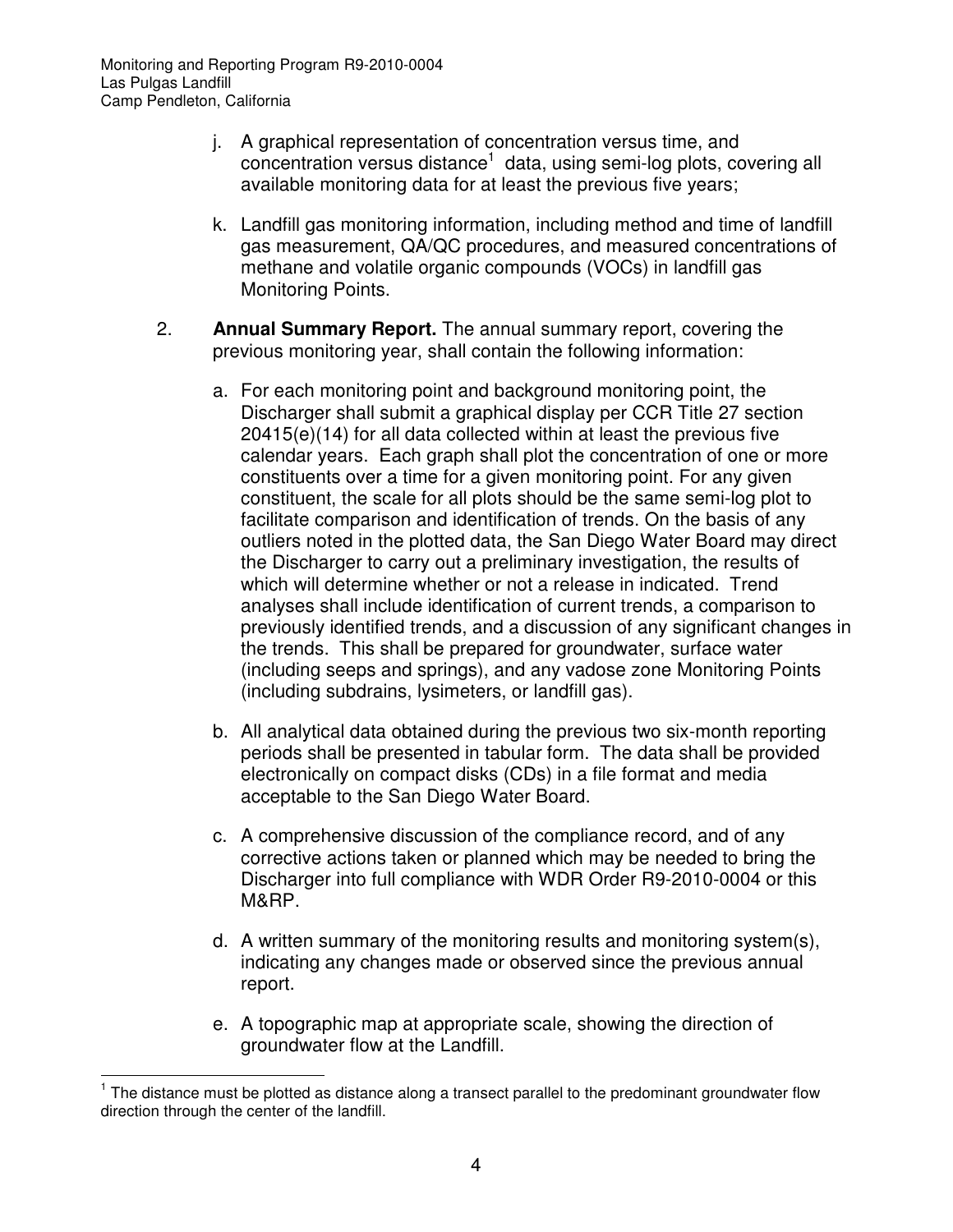Monitoring and Reporting Program R9-2010-0004 Las Pulgas Landfill Camp Pendleton, California

- f. A written summary of monitoring results and monitoring system(s) indicating any changes made or observed since the previous Annual Report.
	- i. For units (i.e., lined phase of the Landfill) with leachate control/monitoring facilities, an evaluation of their effectiveness, pursuant to CCR Title 27, section 20340(b, c, & d).
	- ii. A copy of the Storm Water Pollution Prevention Plan, and any amendments.
	- iii. A demonstration/evaluation that the corrective action alternative implemented at the Landfill is effective.
- 3. **Slope Stability Monitoring Report.** The Discharger shall monitor/ measure the displacement along engineered final slopes by use of inclinometers and/or permanent surface monuments, and visual inspections monthly for the first year and quarterly thereafter. An evaluation of the results of the slope stability monitoring shall be submitted to the San Diego Water Board quarterly for the first year (after adoption of WDR Order No. R9-2010-0004 and this M&RP) and semi-annually thereafter.
- 4. **Leachate Monitoring Report.** The leachate sample shall be collected and analyzed during September, and provided in a report that includes an identification of all detected Appendix II constituents that are not on the Landfill's COC list. The leachate monitoring report must be received by the San Diego Water Board office no later than **5:00 pm on October 30**.

For leachate sampling requiring a retest, a report must be received in this office no later than **5:00 pm on April 30** of the following calendar year. This report must identify all constituent that were detected in both the previous calendar year's September sample and in the March retest sample, and must add these constituents to the Landfill's COC list, and for at least two years, must also add them to the monitoring parameter list. The report shall also include an updated COC list that includes the Appendix II constituents that are newly detected in both the September and March leachate samples.

5. **Site Conditions.** Site inspections shall be completed at least once each quarter and reported to the San Diego Water Board. The site inspection reports must include all observations and monitoring activities to document compliance with performance standards set forth in CCR Title 27, section 20310(b).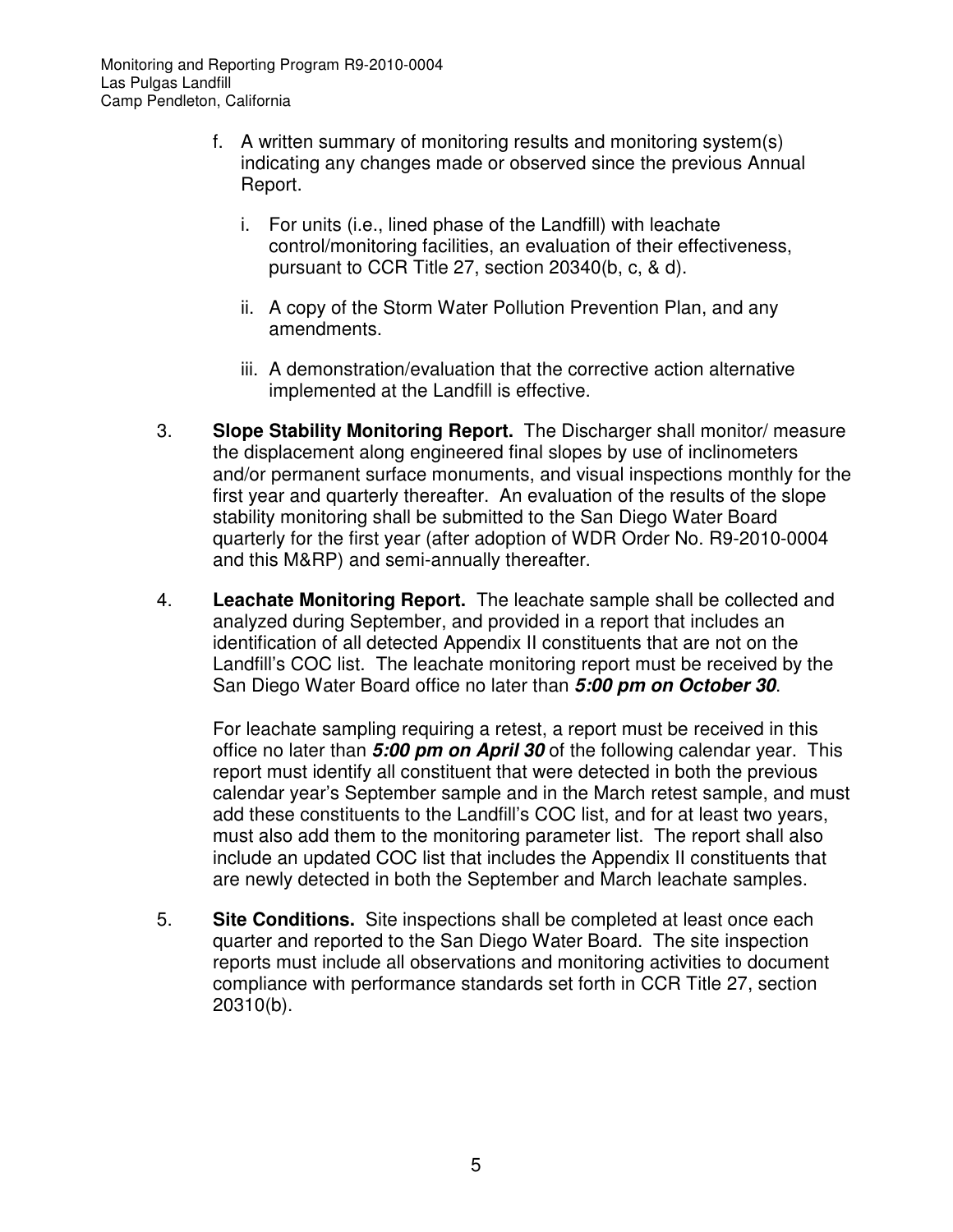- a. Site inspection reports shall be included in an Appendix to each Annual Summary Report and at a minimum, include the following information: an evaluation of all systems, including the landfill gas collection/ monitoring system, condensate and leachate containment structures, sumps, groundwater monitoring wells, and run-on and runoff drainage control structures. The inspection reports shall include the date and time of inspections, and contain information on site conditions and a discussion of any significant finding with regards to:
	- i. General site conditions;
	- ii. The condition of the storm water conveyance system;
	- iii. The effectiveness of erosion control BMPs;
	- iv. The condition of the leachate monitoring point(s);
	- v. The condition of the water quality Monitoring Points;
	- vi. The status/condition of the landfill gas control system;
	- vii. Maintenance activities performed at the site; and

viii. The condition of temporary soil stockpiles at the site.

- b. All deficiencies identified, and photographed, shall be recorded in a permanent log that is kept onsite and available for review at inspections. The volume of liquids collected in each containment structure shall be recorded quarterly in the log.
- c. The waste management unit shall be evaluated to determine its effectiveness to comply with the applicable requirements of CCR Title 27 and 40 CFR.
- d. During dry weather conditions, the effectiveness of the drainage control system shall be evaluated on the basis of its conformance to the as-built drawings, or revisions thereto, for the system.

### **B. SPECIAL REPORTS**

- 1. **Sampling and Analysis Plan.** Within **90 calendar days** of the adoption of this Order, the Discharger shall submit a work plan to the San Diego Water Board that contains, at a minimum, the following information regarding the corrective action monitoring reports:
	- a. A description of the statistical or non-statistical approach to be taken by the Discharger for intra-well analysis;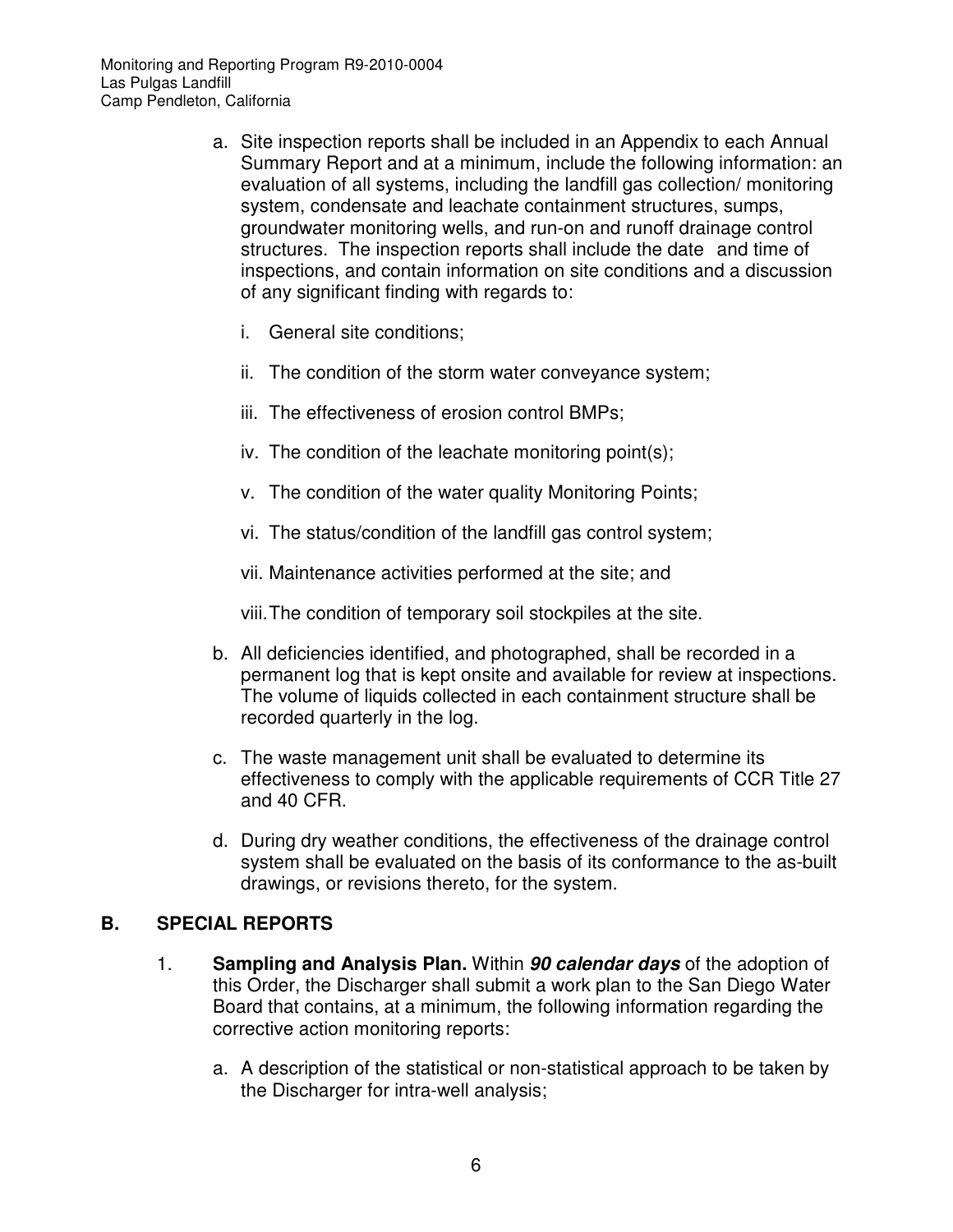- b. A description and example of the type of graphical representation that will be contained with the semi-annual and annual monitoring reports;
- c. A description of how the Discharger will demonstrate/evaluate the effectiveness of the selected corrective action measure for the Las Pulgas Landfill;
- d. A sampling and analysis plan;
- e. A constituent of concern (COC) list; and
- f. A list of monitoring parameters for each well.
- 2. **Slope Stability Monitoring Program Workplan.** Within **90 calendar days** of the date of this Order, the Discharger shall submit a workplan for the design, implementation and reporting of the results from a slope stability monitoring program. The workplan shall incorporate a combination of inclinometers and/or permanent surface monuments for measuring the displacement/slope movement within the Phase II expansion area, as well as a schedule for periodic visual inspections. The Discharger shall provide the San Diego Water Board with revisions to their slope stability monitoring workplan as warranted by changing conditions at the Site.
- 3. **Constituents of Concern Report (Every Five Years**). The Discharger shall monitor all constituents of concern (COCs) and submit a COC Report as follows:
	- a. Every five years the Discharger shall sample all Monitoring Points and Background Monitoring Points for each monitored medium for all COCs (Appendix II). The first COC report was received in Spring 1996, subsequent COC reports shall be due every fifth year thereafter alternately in the Fall (Reporting Period ends September 30) and Spring (Reporting Period ends March 31). The COC report may be combined with any Monitoring Report or any Annual Summary report having a reporting period that ends at the same time. The COC report shall meet the minimum monitoring report requirements as described in Reports to be Filed with the San Diego Water Board Part I.A.2.
	- b. The Discharger shall monitor for all COCs in accordance with this Section, provided that such monitoring need only encompass those COCs that do not also serve as monitoring parameters.
- 4. **Construction Quality Assurance Report.** The Discharger shall provide the San Diego Water Board with a complete Construction Quality Assurance (CQA) Report that contains all the final report elements and the results from laboratory and field testing referenced in CCR Title 27, sections 20320 and 20324 et seq. The preparation of the final CQA Report, and supervision of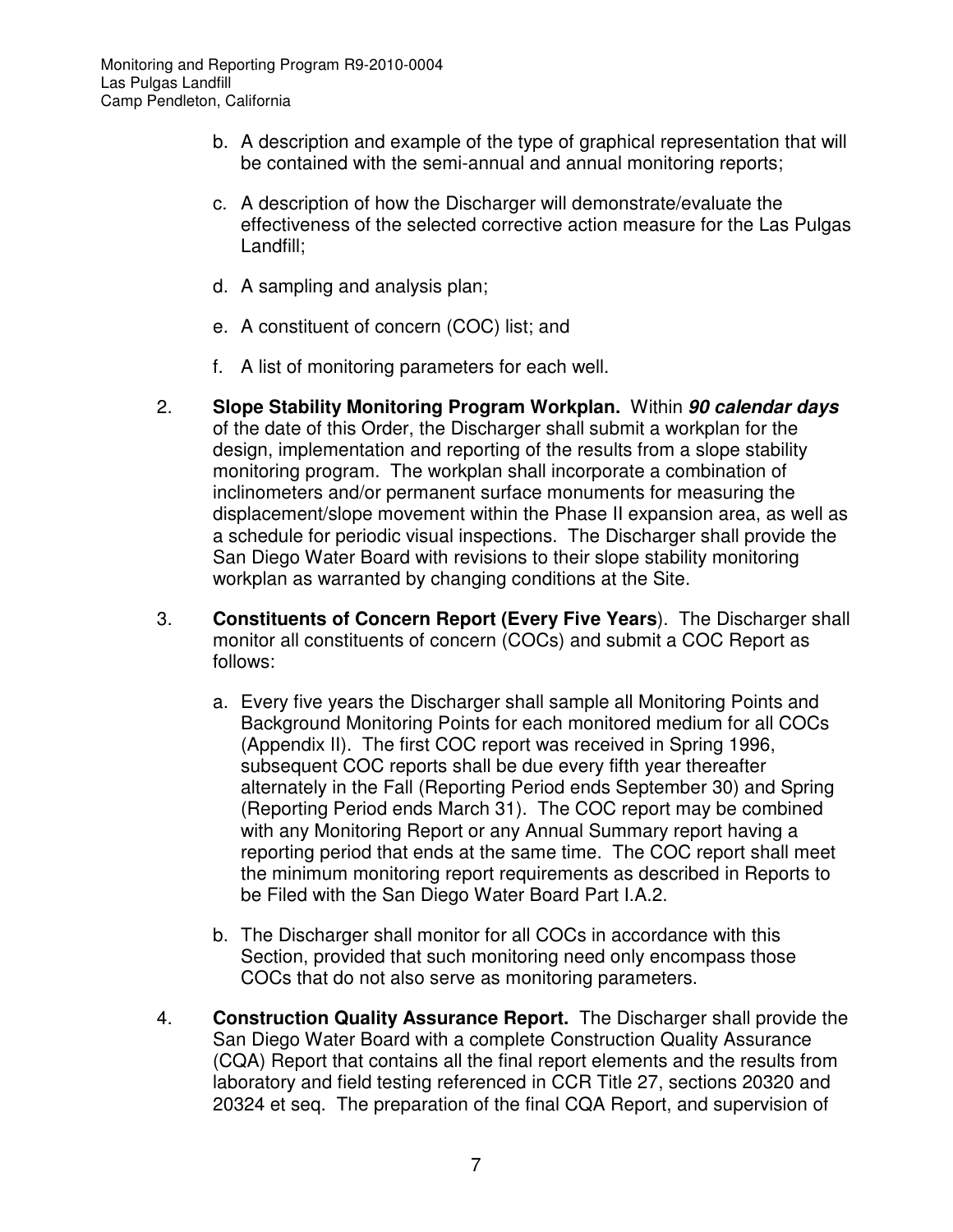the CQA Program, shall be performed by persons having the qualifications required by CCR Title 27, section 20324(b). The CQA Report shall be submitted upon completion of construction activities and prior to the disposal of waste in each new phase of expansion of the Landfill.

**C. REPORTING SCHEDULE.** Reports shall be received in the San Diego Water Board Office by 5:00 pm on the due date, in accordance with the following schedule:

| Table C.1: Reporting Schedule for Special Reports |  |
|---------------------------------------------------|--|
|---------------------------------------------------|--|

| <b>Report Type</b>                                     | <b>Report Frequency</b> | <b>Report Due Date</b>                                                           |
|--------------------------------------------------------|-------------------------|----------------------------------------------------------------------------------|
| Sampling and Analysis Plan                             | One Time                | 90 calendar days after adoption of<br>WDR Order No. R9-2010-0004                 |
| <b>Slope Stability Monitoring</b><br>Program Workplan  | One Time                | 90 calendar days after adoption of<br>WDR Order No. R9-2010-0004                 |
| Revised JTD and Design<br>Plan                         | Periodic                | At least 120 days prior to the<br>commencement of construction of a<br>new phase |
| <b>Construction Quality</b><br><b>Assurance Report</b> | Periodic                | Upon completion of each new<br>phase of construction                             |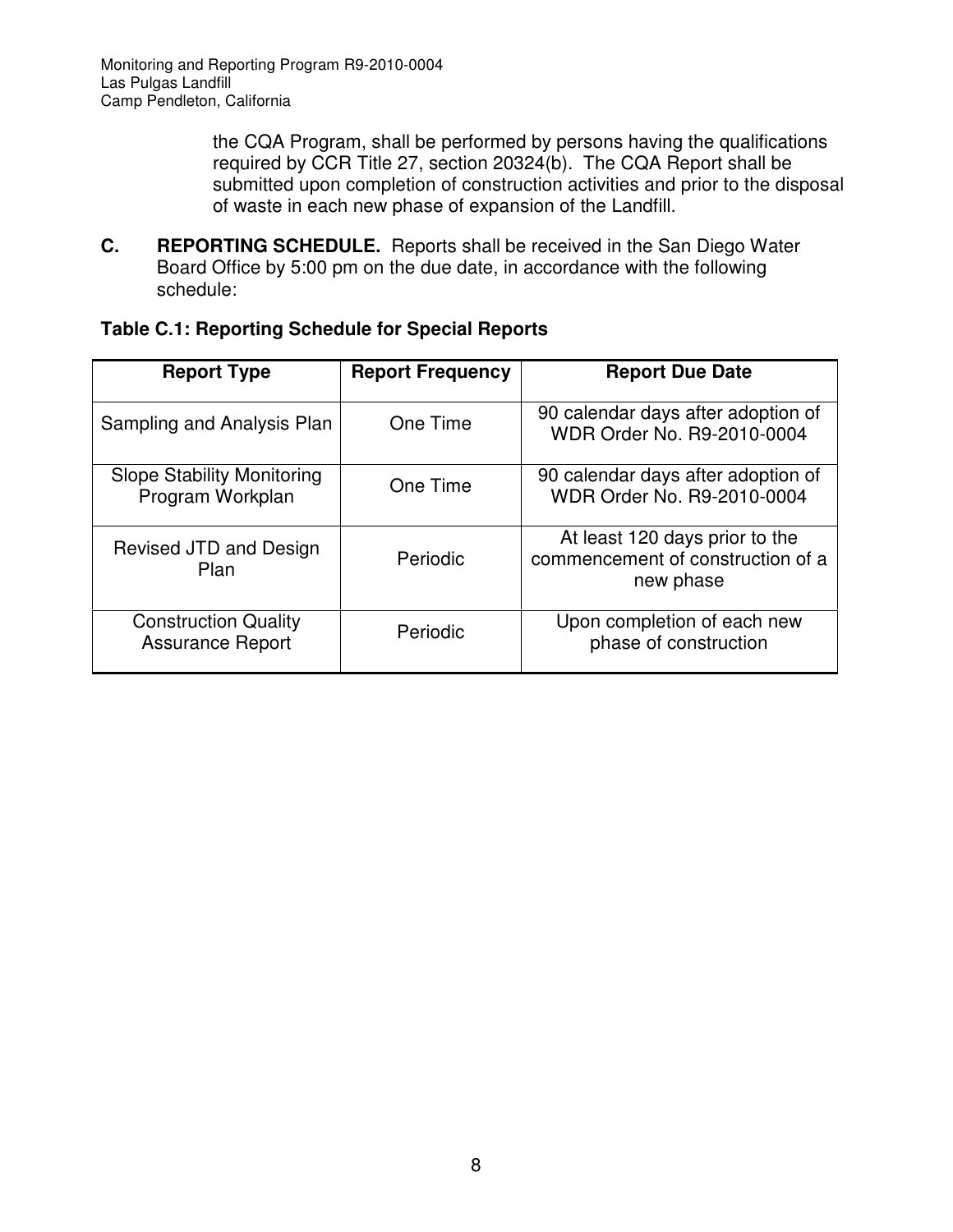#### **Table C.2: Reporting Schedule for Core Reports**

| <b>Report Type</b>                                                                                        | <b>Report</b><br><b>Frequency</b> | <b>Report Period</b>                                                      | <b>Report Due</b>                               |
|-----------------------------------------------------------------------------------------------------------|-----------------------------------|---------------------------------------------------------------------------|-------------------------------------------------|
| Semi-Annual Groundwater,<br>Maintenance, Monitoring,<br>and Corrective Action<br><b>Evaluation Report</b> | Semi-Annual                       | April - September                                                         | October 30                                      |
| Semi-Annual Groundwater,<br>Maintenance, Monitoring,<br>and Corrective Action<br><b>Evaluation Report</b> | Semi-Annual<br>October - March    |                                                                           | April 30                                        |
| Annual Groundwater,<br>Maintenance and Monitoring<br>Report                                               | Annual                            | April - March                                                             | April 30                                        |
| Leachate Monitoring                                                                                       | Annual                            | October - September                                                       | October 30                                      |
| Leachate Retest*                                                                                          | Annual                            | March                                                                     | April 30                                        |
| COC Report <sup>1</sup>                                                                                   | <b>First Five Years</b>           | October 2007 -<br>March 2012                                              | April 30, 2012                                  |
| COC Report <sup>1</sup>                                                                                   | <b>Second Five</b><br>Years       | April 2012 -<br>September 2017                                            | October 30, 2017                                |
| Surface Water COC<br>Sampling <sup>2</sup>                                                                | <b>First Five Years</b>           | October 2007-March<br>2012                                                | April 30, 2012                                  |
| Surface Water COC<br>Sampling <sup>2</sup>                                                                | <b>Second Five</b><br>Years       | April 2012 -<br>September 2017                                            | October 30, 2017                                |
| Slope Stability Reports <sup>3</sup>                                                                      | Quarterly                         | Monthly                                                                   | April 30<br>July 30<br>October 30<br>January 30 |
| Slope Stability Reports <sup>4</sup>                                                                      | Semi-Annually                     | January - March<br>April - June<br>July - September<br>October - December | October 30<br>April 30                          |

 $* -$  If necessary

<sup>1</sup> - COC Reports are due at alternating intervals to account for potential seasonal variations in these data (i.e., every other report is due in April of the reporting year).

2 – Surface water COC sampling Reports are due at alternating intervals to account for potential seasonal variations in these data (i.e., every other report is due in April of the reporting year).

 $3-$  Slope stability monitoring reports shall be performed monthly for the first year following adoption of WDR Order No. R9-2010-0004. Results from monthly slope stability monitoring shall be reported quarterly to the San Diego Water Board.

 $4 -$  Slope stability monitoring reports shall be performed quarterly upon completion of the first year of monthly monitoring. Results from quarterly slope stability monitoring shall be reported semiannually to the San Diego Water Board.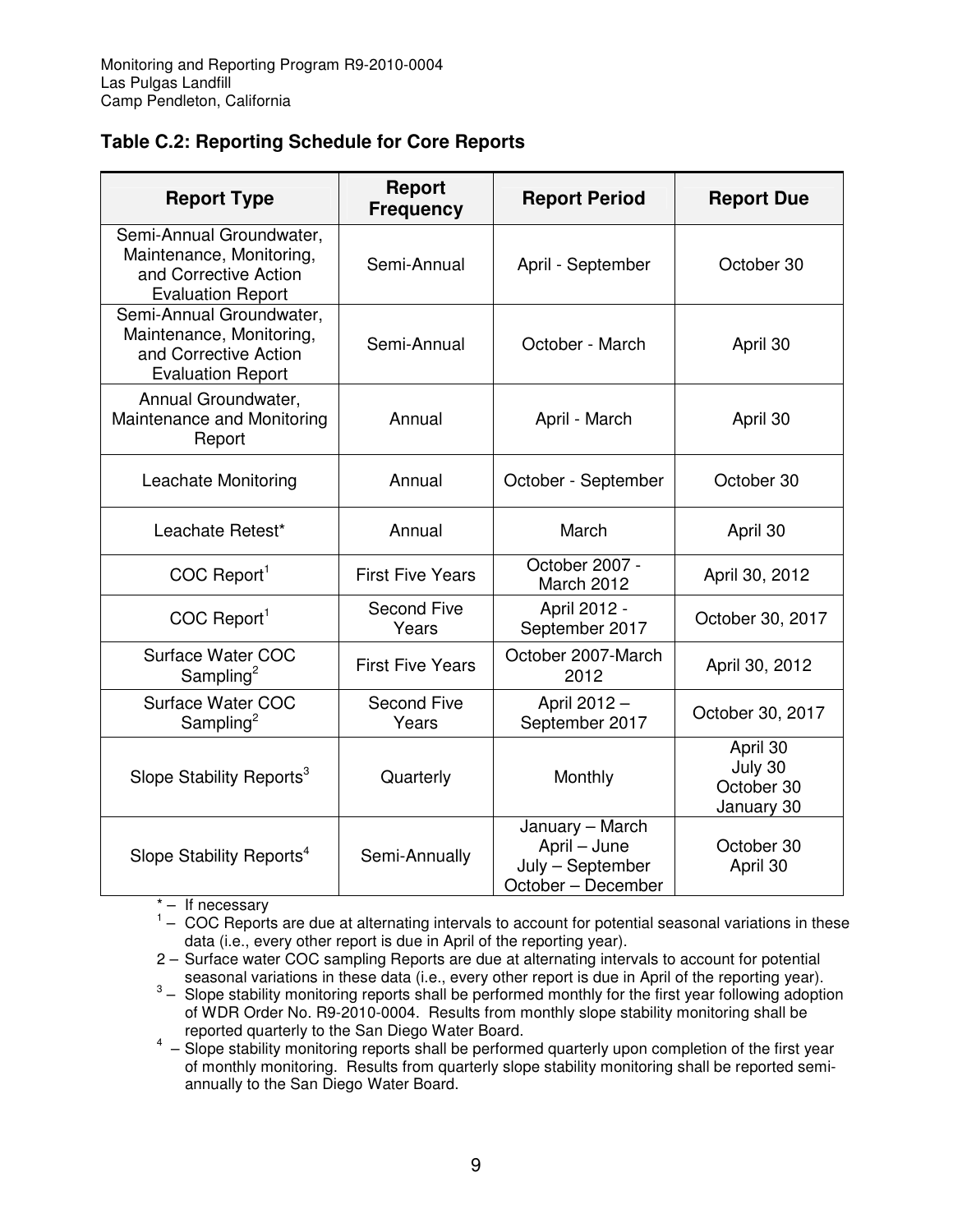Monitoring and technical reports shall be submitted to:

California Regional Water Quality Control Board, San Diego Region 9174 Sky Park Court, Suite 100 San Diego, CA 92123 Attn: Land Discharge Program Supervisor

# **D. STANDARD REPORTING REQUIREMENTS**

- 1. **Use of Registered Professionals.** All reports, plans, and documents required under this Order must be prepared under the direction of appropriately qualified professionals. California Business and Professions Code sections 6735, 7835, and 7835.1 require that engineering and geologic evaluations and judgments be performed by or under the direction of registered professionals. A statement of qualifications and registration numbers of the responsible lead professionals shall be included in all plans and reports submitted by the Discharger. The lead professional shall sign and affix their registration stamp to the report, plan, or document
- 2. **Transmittal Letter.** A letter summarizing significant findings must be submitted with each report. The transmittal letter shall include:
	- a. A discussion of any violations of the Order identified since the last report was submitted, and a description of all actions taken or planned for correcting the violation(s). The Discharger shall also describe any actions taken to address previously identified violations. If no violations have occurred since the last submittal, this shall be stated in the transmittal letter.
	- b. A statement certifying that, under penalty of perjury that to the best of the signer's knowledge the report is true, complete, and correct. This statement shall be signed by an individual that meets the requirements contained in **Reporting Requirement H. 9** of WDR Order No. R9-2010-0004.

## **PART II – CORRECTIVE ACTION MONITORING SPECIFICATIONS**

## **A. GENERAL SPECIFICATIONS**

- 1. To assure compliance with the requirements and considerations under 40 CFR sections 258.55 – 258.57, and CCR Title 27, section 20430 in the simplest way possible, the Discharger shall:
	- a. implement statistical or non-statistical data analysis at any give compliance well outside of the release, for those MPars that are in Detection Mode at that well;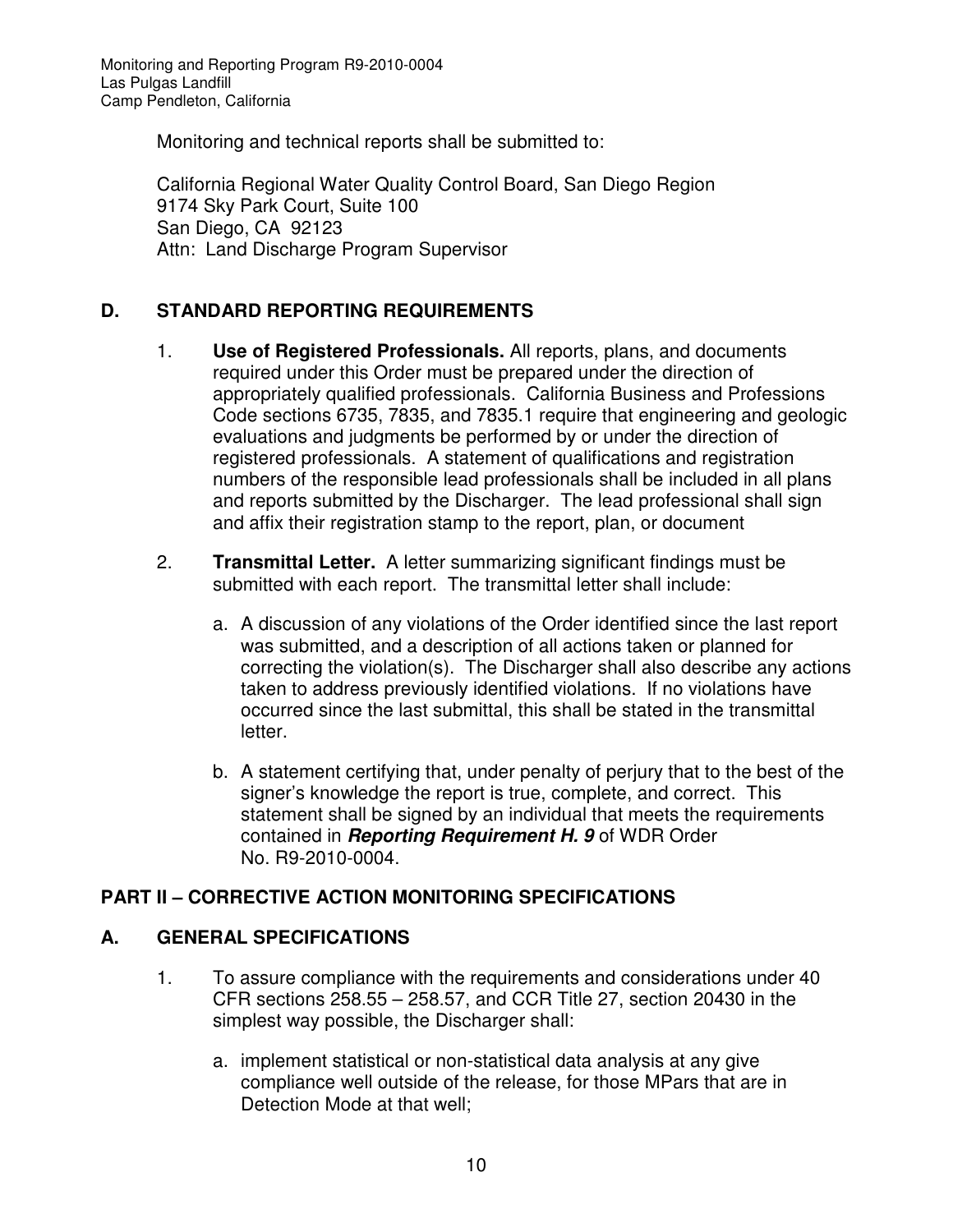- b. provide concentration-versus-time plotting, at any given Monitoring Point within the release, for all MPars that are in Tracking Mode at that well;
- c. utilize an initial scan for all Appendix II constituents at all Point of Compliance Wells involved in the release to be sure that the MPar and COC lists include all Appendix II constituents detectable in groundwater;
- d. thereafter, utilize a periodic (five-yearly) presence/absence screening of all COCs, rather than statistical/non-statistical data analysis, at all appropriate wells to keep the MPar list updated to include all COCs that are detectable in groundwater;
- e. utilize annual leachate sampling, for all non-COC Appendix II constituents, to keep the COC list updated to include all Appendix II constituents that the Landfill could release; and
- f. implement an automatic update procedure to assure that the MPar and COC lists remain current.
- 2. The Corrective Action Program (CAP) shall include and implement all applicable State and federal requirements (CCR Title 27, section 20385 through 20430 and 40 CFR, Part 258.58) and all applicable elements of an Assessment Monitoring Program (AMP: 40 CFR, Part 258.55) and Corrective Action Program (CAP: 40 CFR, Part 258.58).
	- a. The Discharger shall conduct water quality monitoring at the Las Pulgas Landfill in accordance with CCR Title 27, section 20430 (CAP) and 40 CFR, Part 258.55 (AMP).
	- b. The Discharger shall submit an assessment of the effectiveness of the Landfill's corrective action program semi-annually in accordance with CCR Title 27, section 20430(h). As of the date of this Monitoring and Reporting Program, the concentration limits for each MPar is established as its respective background concentration for that well;
	- c. The Discharger shall conduct annual Appendix II leachate analysis for all Appendix II constituents in compliance with **Leachate Monitoring Part II.G.1**.
	- d. In the event that any MPar involved in the release migrates offsite, the Discharger shall notify all off-site affected parties [under 40 CFR, Part 258.55(g)(1)(iii)] within **30 days** after discovery or confirmation. The Discharger shall keep this list updated and, within **30 days** of creating or updating the list, provide a copy to the San Diego Water Board and place a copy into the operating record.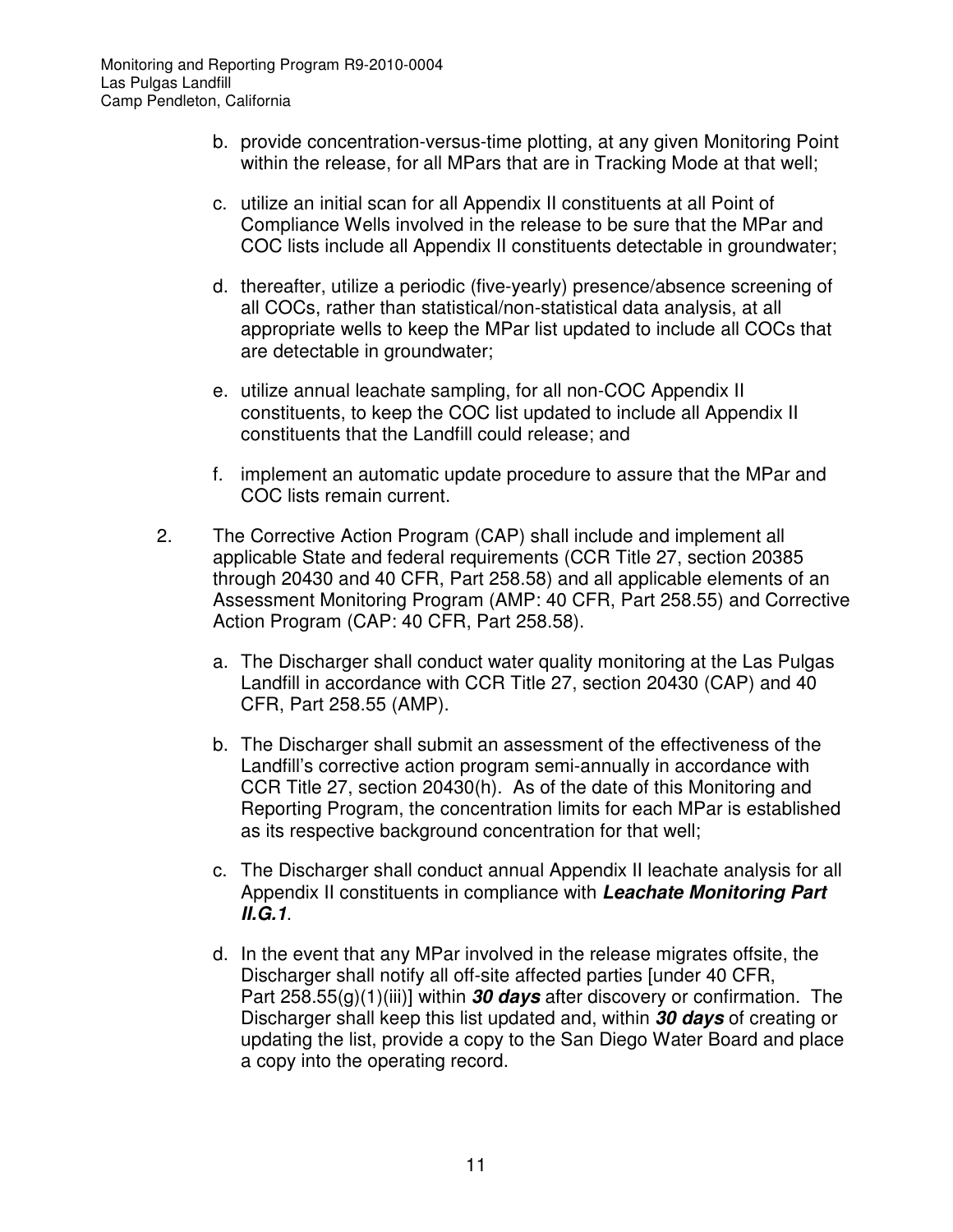- **B.** WATER QUALITY PROTECTION STANDARD. The Las Pulgas Landfill is in violation of its water quality protection standard (Water Standard) any time a given detection mode well/MPar pair exhibits a measurably significant increase over the applicable background data set [per CCR Title 27, section 20415(e)(7)]. All well/MPar pairs in tracking mode remain in violation of the Water Standard until completion of a successful proof period that ends the CAP [see CCR Title 27, section 20430(g) and 40 CFR, Part 258.58(e)]. Pursuant to criteria established by CCR Title 27, section 20390, the Water Standard for groundwater at the Las Pulgas Landfill consists of the following components:
	- 1. **Constituents of Concern (COC)** [CCR Title 27, section 20395]

The COCs for the Las Pulgas Landfill, including any updates made pursuant to General Specifications Part II.A.2.d, are listed in Attachment No. 1. Statistical and non-statistical data analysis is limited to only those COCs that are on the current MPar list.

2. **Concentration Limits** [CCR Title 27, section 20400(b)(2)]

The concentration limit of a given well/MPar pair is its applicable background data set, as determined or updated pursuant to **Statistical Analysis Part IV.C.1 and Part IV.E.1**.

3. **Point Of Compliance and Monitoring Wells** [CCR Title 27, section 20405]

> The Compliance Wells (8W-02A, 8W-02B, 8W-08B, 8W-14A, 8W-14B, 8W-17A, 8W-17B, MW-01S, MW-02, MW-04, and MW-05), background wells (8W-06A and 8W-06B), and Monitoring Points/sentry wells (8W-04A, 8W-07A, 8W-09, 8W-15, and 8W-20) are shown in Attachment No. 2.

4. **Compliance Period** [CCR Title 27, section 20410]

The compliance period for this Landfill, at a minimum, is 97 years.

- **C. CORRECTIVE ACTION MEASURES.** The Discharger has proposed monitored natural attenuation as the preferred Corrective Action Measure (CAMs) for the Las Pulgas Landfill.
	- 1. The Discharger shall continue to implement the Corrective Action Measures (CAMs), together with any additional or replacement interim CAMs the San Diego Water Board either approves or requires for the protection of water quality, until such time the CAMs are no longer required.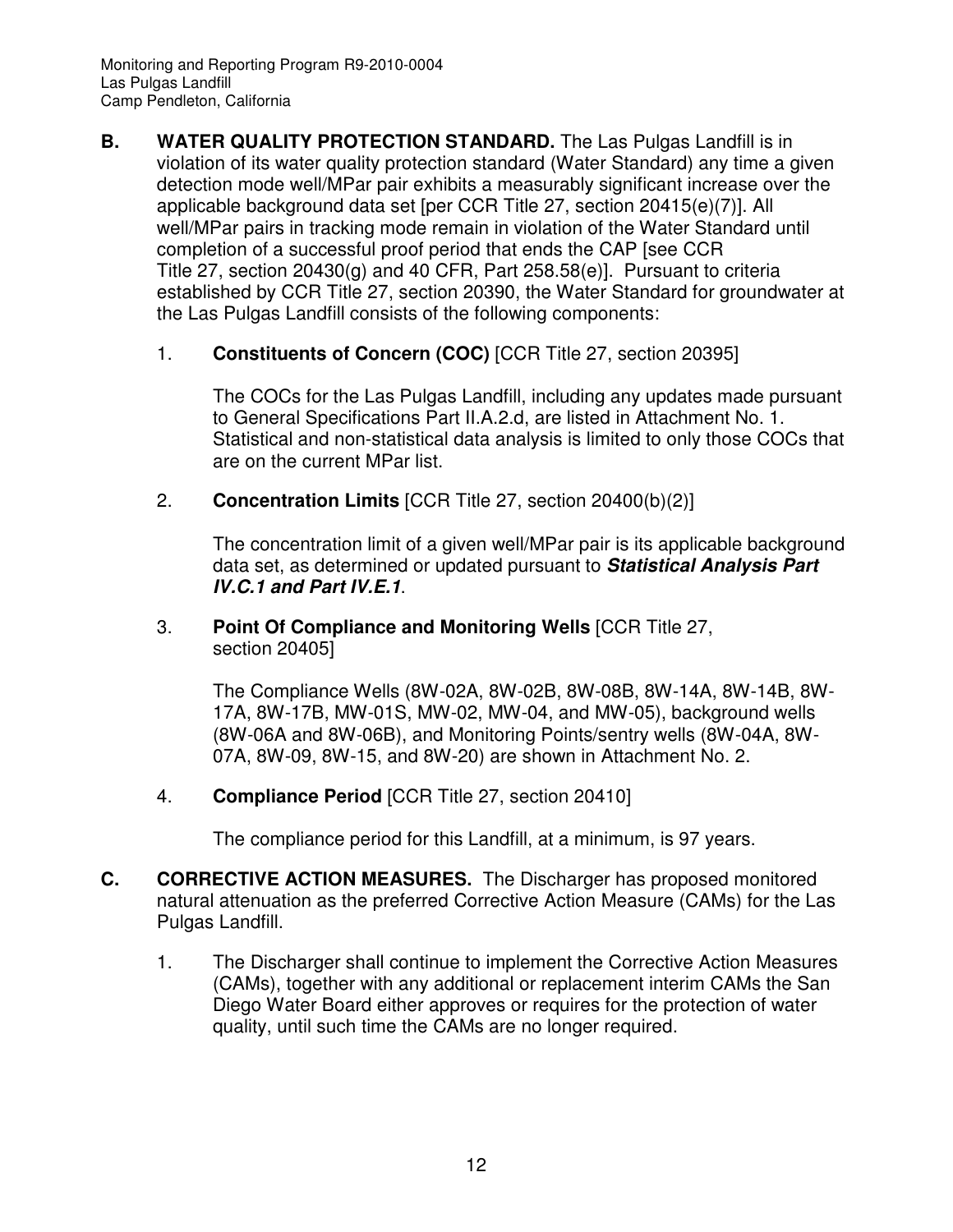Monitoring and Reporting Program R9-2010-0004 Las Pulgas Landfill Camp Pendleton, California

- 2. The Discharger shall install any additional groundwater, soil pre-liquid, soil pore gas, or leachate monitoring devices necessary to comply with this M&RP.
- **D. EVALUATION OF CORRECTIVE ACTION.** Because the Las Pulgas Landfill has had, and continues to have, a measurably significant release, the Discharger shall comply with the following requirements in order to bring the site into compliance with CCR Title 27, section 20430 and 40 CFR, Part 258.58.
	- 1. The Discharger shall submit technical reports evaluating the effectiveness of the corrective action program semi-annually, as an appendix to the semiannual monitoring reports required to be submitted in accordance with this **Reports to be Filed with the San Diego Water Board Part I.A.1.j**.
	- 2. If the San Diego Water Board or the Discharger determines that the corrective action measures are ineffective the Discharger must submit revised CAMs in the next semi-annual monitoring report.
- **E.** GROUNDWATER MONITORING. The specific requirements for the applicable groundwater monitoring programs are defined by performance standards given in CCR Title 27, section 20415(b), and must include a sufficient number of Monitoring Points, installed at appropriate depths and locations to provide the best assurance of the earliest possible detection of a release from the Unit (Detection Monitoring Program), to provide the data needed to evaluate changes in water quality due to the release from the Unit (Evaluation Monitoring Program), and to provide the data needed to evaluate the effectiveness of the corrective action program (Corrective Action Program).
	- 1. The groundwater monitoring network for the Landfill is comprised of Background wells (which include upgradient and cross-gradient wells), Compliance Wells, and downgradient Monitoring Points. The Background monitoring wells are 8W-06A and 8W-06B. The Compliance Monitoring wells are: 8W-02A, 8W\_02B, 8W-08B, 8W-14A, 8W-14B, 8W-17A, 8W-17B, MW-01S, MW-02, MW-04, and MW-05. The downgradient Monitoring Points are: 9W-04A, 8W-07A, 8W-09, 8W-15, and 8W-20, 9W-04A. The locations of these groundwater monitoring wells are shown on **Attachment No. 2** to the M&RP.
	- 2. Groundwater samples shall be collected, analyzed and reported as shown in the following table: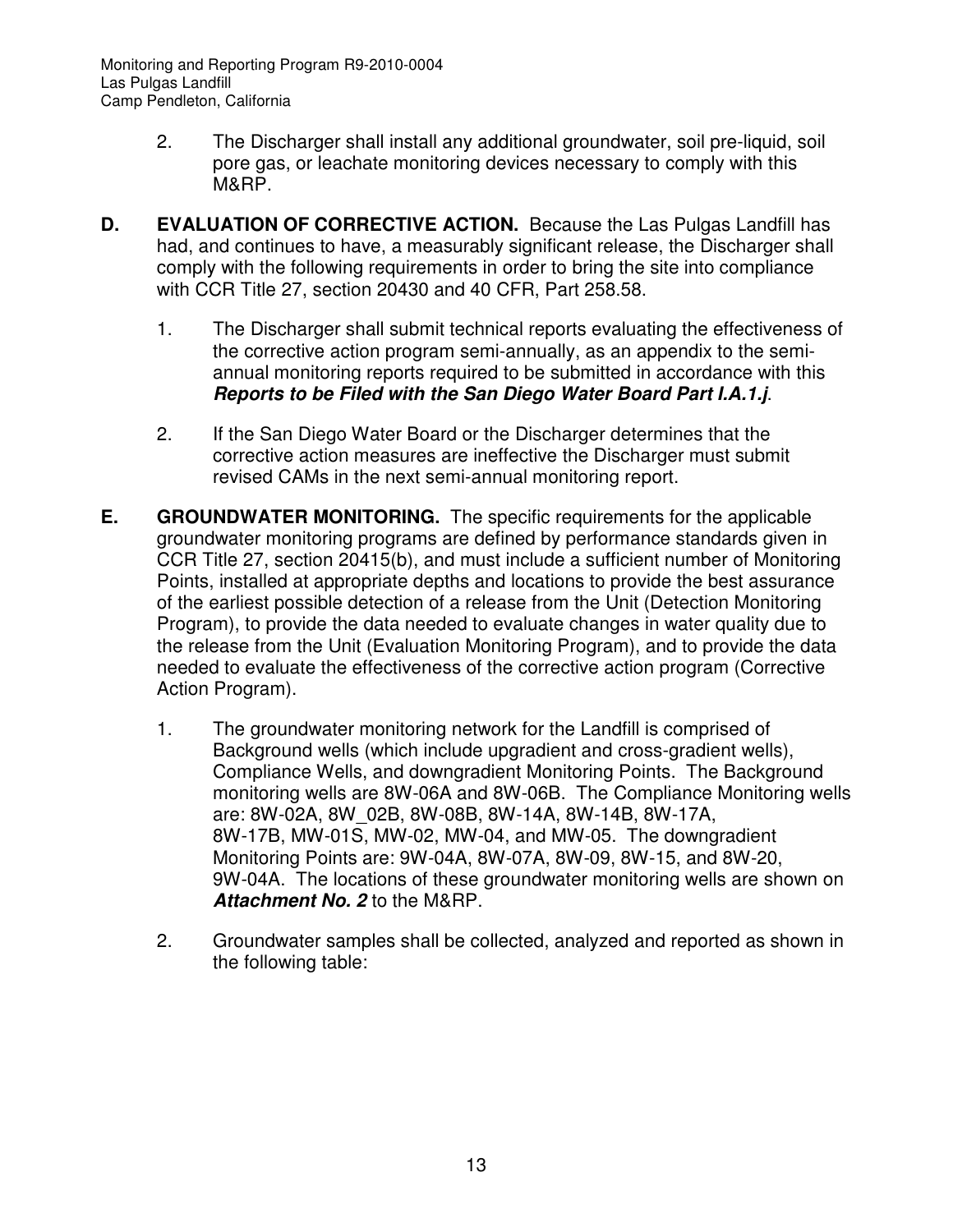| <b>MONITORING</b><br><b>PARAMETERS</b> | <b>UNITS</b> | <b>SAMPLING AND</b><br><b>REPORTING</b><br><b>FREQUENCY</b> |
|----------------------------------------|--------------|-------------------------------------------------------------|
| рH                                     | рH           | Semi-annually                                               |
| <b>Total Dissolved Solids</b>          | mg/l         | Semi-annually                                               |
| Chloride                               | mg/l         | Semi-annually                                               |
| Sulfate                                | mg/l         | Semi-annually                                               |
| Nitrate as Nitrogen                    | mg/l         | Semi-annually                                               |
| Organic Constituents*                  | µg/l         | Semi-annually                                               |

Note:  $mg/l =$  milligrams/liter and  $\mu g/l =$  micrograms/liter

- Organic Constituents shall include Appendix II constituents previously detected in groundwater and verified by retest and all Constituents of Concern detected and verified by retest of samples collected to comply with **Statistical Analysis Part IV.F.1.**
- 3. The Discharger shall establish and maintain groundwater monitoring wells to be used to implement the groundwater monitoring programs.
- 4. Prior to pumping monitoring wells for sampling, the static water elevation shall be measured to the nearest 0.01 foot in each well.
- 5. For any given monitored medium, samples shall be collected:
	- a. from all Monitoring Points and Background Monitoring Points to satisfy the data analysis requirements for a given Reporting Period;
	- b. during the latter third of the Reporting Period within a span not exceeding **30 days**; and
	- c. in a manner that insures sample independence to the greatest extent feasible. Sample procurement shall be carried out as late in the Reporting Period as feasible, considering the time needed to analyze the samples, analyze the resulting data, and to prepare and submit the monitoring report and ensure it is received by the San Diego Water Board within **30 days** after the end of the Reporting Period.
- 6. Prior to sampling monitoring wells, the Discharger shall assess the well for the presence of a floating immiscible layer in all wells. This shall be done prior to any other activity that may disturb the surface of the water in a well, (e.g., water level measurements). If an immiscible layer is found, the Discharger shall notify the San Diego Water Board within **24 hours** of the discovery.
- 7. At least once a quarter the Discharger shall measure the water level elevation from each well and determine groundwater flow and direction, at the times of expected highest and lowest elevations of the water level for the respective groundwater body [CCR Title 27, section 20415(e)(15)]. Groundwater elevations for all background and downgradient wells screened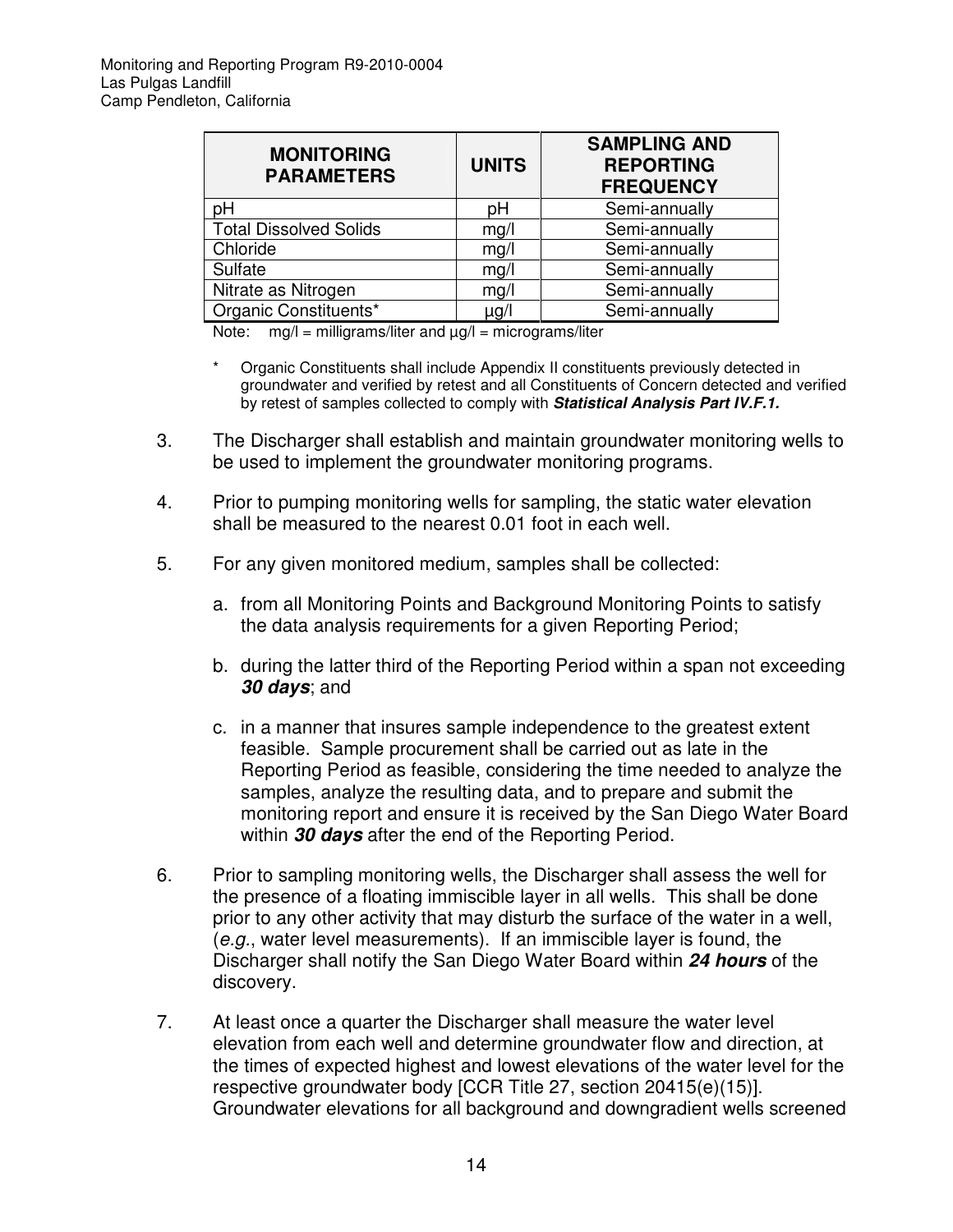within a given groundwater aquifer shall be measured within a period of time short enough to avoid temporal variations in groundwater flow which could preclude accurate determination of groundwater flow rate and direction. This information shall be included in the semi-annual monitoring reports.

- 8. Groundwater sampling shall also include an accurate determination of field parameters (pH, temperature, electrical conductivity, and turbidity) for each Monitoring Point and Background Monitoring Point [CCR Title 27, section 20415(e)(13)].
- **F. SURFACE WATER MONITORING.** The Pursuant to CCR Title 27, section 20415(c), the Discharger must conduct surface water monitoring using a sufficient number of Monitoring Points, installed at appropriate locations and depths to provide the best assurance of the earliest possible detection of a release from the Unit (Detection Monitoring Program).
	- 1. Surface water monitoring shall be conducted semi-annually in Las Pulgas Creek when there is sufficient water to collect a sample. Surface water samples shall be analyzed for the monitoring parameters in **Statistical Analysis Part IV.C.2**. Every five years, coincident with the five-year COC scan [see **Statistical Analysis Part IV.F.1** above] the Discharger shall analyze surface samples for the constituents listed on the most current COC list. The point of compliance for surface water monitoring is located along the Las Pulgas Creek at the outfall from the desiltation basin for the Las Pulgas Landfill. The location of this sampling point is shown on Attachment No. 2 to this M&RP.
- **G. LEACHATE MONITORING**. The purpose of leachate monitoring is to detect waste constituents produced by the Landfill which could potentially adversely impact groundwater, and to develop the Constituent of Concern (COC) list for the Las Pulgas Landfill.
	- 1. Every **September**, the Discharger shall collect a liquid sample of the leachate from the leachate collection and removal system (LCRS) and analyze the sample for all constituents listed in Appendix II (to 40 CFR, Part 258) constituents that are not yet on the Constituent of Concern (COC) list for the Unit. The COC list shall consist of all waste constituents listed in this M&RP and include each constituent listed in Appendix II to 40 CFR, Part 258, that is not already a COC for the Las Pulgas Landfill, and that is both:
		- a. detected in a sample of the Landfill's leachate.

The analytical results must be received in the San Diego Water Board office no later than **5:00 pm on October 30**, and include an identification of all detected Appendix II constituents that are not currently on the Landfill's COC list (non-COCs); and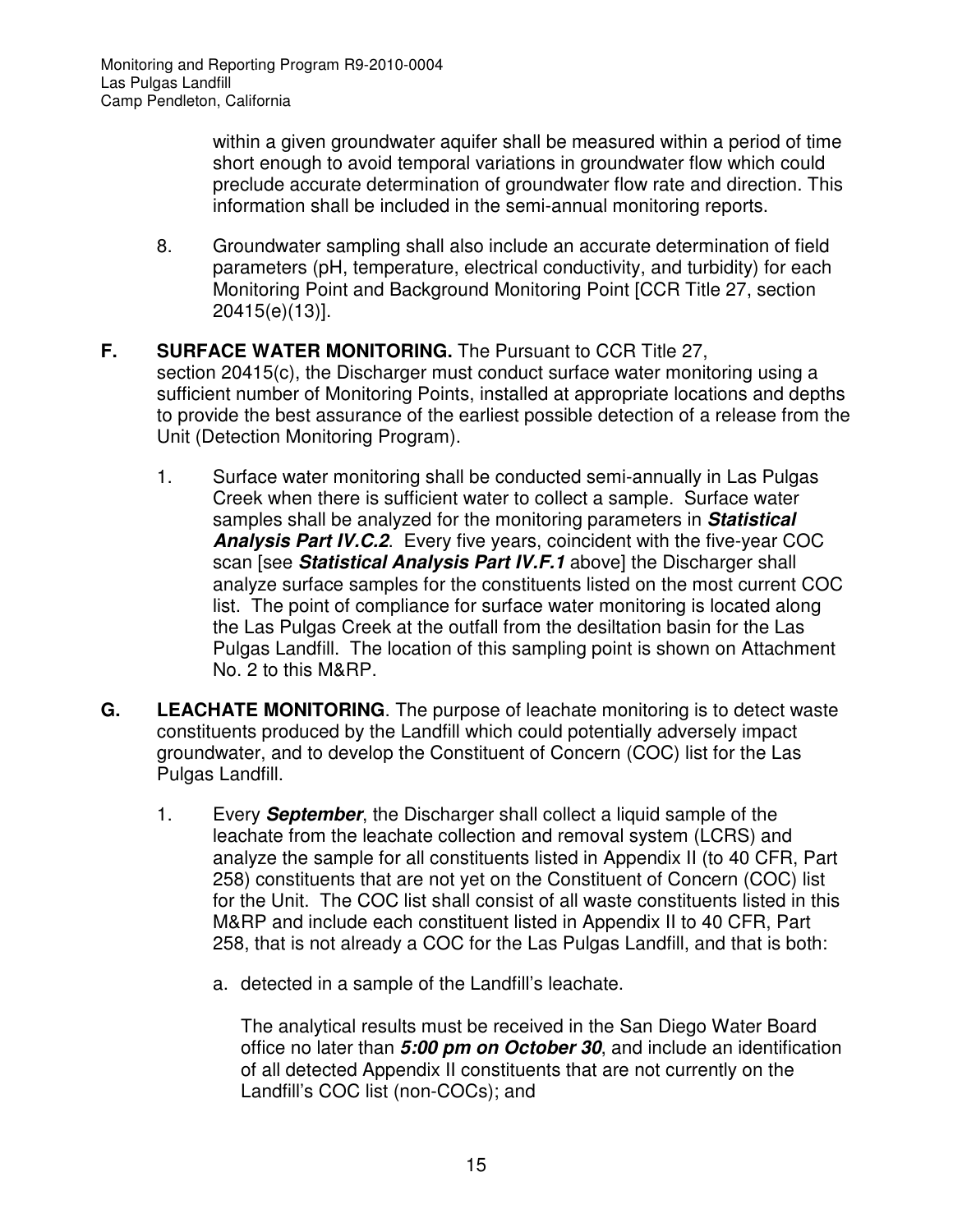b. Is also detected in a retest of a leachate sample collected the following **March**.

The Discharger is required to sample and analyze this retest sample only in cases where the annual leachate sample identifies non-COCs. The retest sample shall be analyzed only for the non-COCs detected in the **September** sample. During any year in which a **March** leachate retest is carried out, the Discharger shall submit a report of the results to the San Diego Water Board, to be received no later than **5:00 pm on April 30**. The **April 30** report shall also include an amended COC list that includes the Appendix II constituents that were newly detected in both the **September** and **March** leachate samples. The revised COC list must be noted in the Site's Operating Record within **14 days**, permanently adding these constituents to the Landfill's COC list. Within **seven days** of amending the Facility's Operating Record pursuant to this section, the Discharger shall also provide written notification to the San Diego Water Board indicating that the Discharger has made the amendment.

- 2. For each Appendix II constituent (excluding synthetic constituents) that is added to the Landfill's COC list (as described above), the Discharger shall establish a reference background value in groundwater following the procedures required in **Statistical Analysis Part IV.B.1**. Once this reference set of background data is collected, the Discharger shall include it as a separate item in the next monitoring report submitted.
- 3. For those Appendix I metals detected and verified in the Landfill's leachate, the San Diego Water Board, after considering the factor listed under 40 CFR, Part 258.54(a)(2), can substitute inorganic surrogates in the Landfill's MPar list, but will include all such displaced metals in the Landfill's COC list at the request of the Discharger. The current MPar list is contained in **Attachment No. 1** to this M&RP.
- 4. In order to narrow the scope of monitoring parameters and reduce the costs of monitoring for waste constituents identified as groundwater monitoring MPars, this M&RP requires the Discharger to:
	- a. analyze for volatile organic constituents listed in Appendix I to 40 CFR, Part 258;
	- b. use surrogate species, as appropriate, (i.e., pH, Total Dissolved Solids (TDS), Chloride (CL), sulfate (SO4) and nitrate (NO3) to monitor groundwater at the Landfill for a release of metals listed in Appendicies I and II to 40 CFR, Part 258; and
	- c. analyze soil vapor samples from either the vadose zone or a soil vapormonitoring network (soil gas probes) or an active landfill gas (LFG)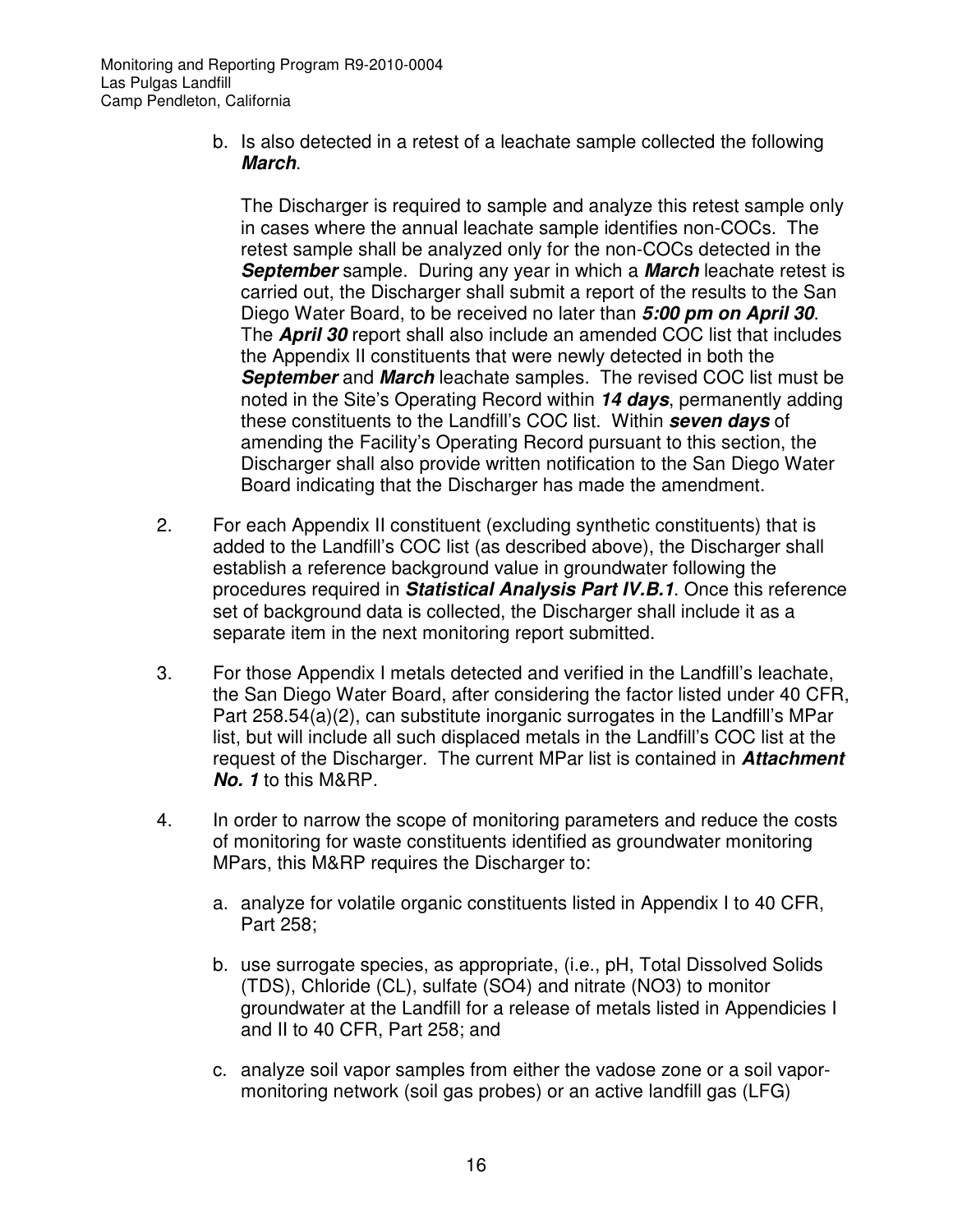control system at the Las Pulgas Landfill. Analytical results from soil vapor (or LFG) samples may be used to identify additional specific volatile organic constituents (i.e., COCs), listed in Appendix II to 40 CFR, Part 258, that are actually being generated by the wastes within the Las Pulgas Landfill. All additional volatile organic constituents listed in Appendix II to 40 CFR, Part 258 that have been detected and verified by retest of vapor samples collected from properly constructed and maintained soil vapor monitoring probes or an active LFG control system may be used to augment the groundwater MPars for the Corrective Action Monitoring Program.

**H. SLOPE STABILITY.** The Discharger shall monitor for slope stability by use of inclinometers and/or permanent surface monuments, and visual inspection, and report this information to the San Diego Water Board [see **Reports to be Filed with the San Diego Water Board Part I.A.3** to ensure the integrity of the Unit, including its foundation, final slopes, and containment systems, has not been compromised in accordance with CCR Title 27, section 21750(f)(5) and 40 CFR, Part 258.15.

### **PART III – SAMPLING AND ANALYSIS**

### **A. STANDARD MONITORING PROVISIONS**

- 1. The Discharger shall comply with the requirements of CCR Title 27, sections 20385 through 20430 as described below:
	- a. The unsaturated zone monitoring system shall meet the requirements of CCR Title 27, section 20415(d);
	- b. The groundwater monitoring system shall meet the performance requirements of CCR Title 27, section 20415(b) and 40 CFR section 258.51(a, c, and d);
	- c. The surface water monitoring shall meet the performance requirements of CCR Title 27, section 20415(c), and shall be conducted in accordance with **Corrective Action Monitoring Specifications, Part II.F.1**. In addition, whenever possible, the Discharger shall measure volumetric flow  $-$  or at a minimum, visually estimate the flow rate  $-$  for all surface water Monitoring Points with flowing water;
	- d. All monitoring and data analysis shall be conducted in accordance with the general monitoring requirements of CCR Title 27, section 20415(e), or other options as provided in this Order.
- 2. Unless otherwise permitted by the San Diego Water Board, all analyses must be conducted at a laboratory certified for such analyses by the California Department of Health Services. The Discharger must use a laboratory capable of producing and providing quality assurance/quality control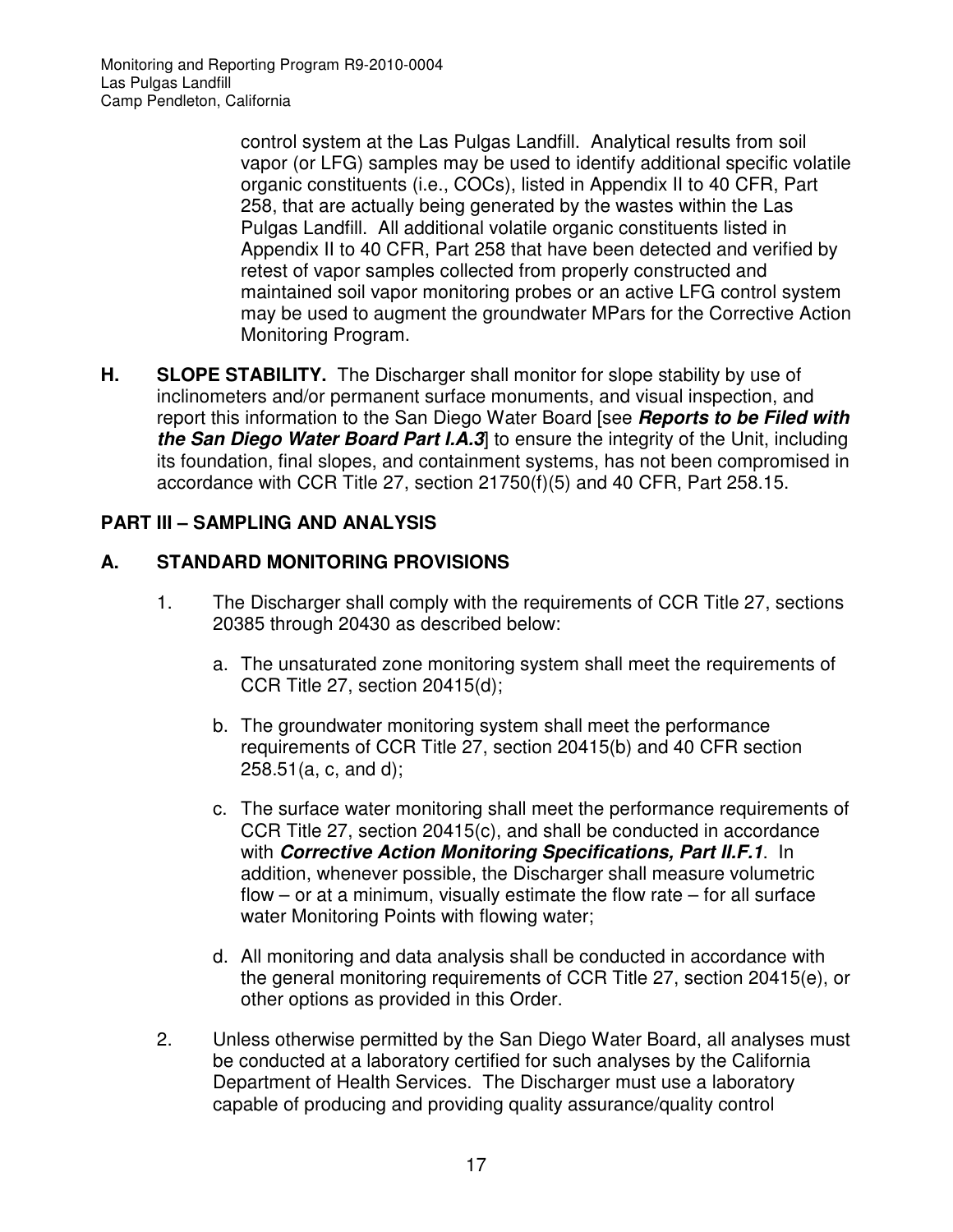(QA/QC) records for San Diego Water Board review. The director of the laboratory whose name appears on the certification must supervise all analytical work in his/her laboratory and must sign all reports submitted to the San Diego Water Board.

- 3. Any report presenting new analytical data is required to include the complete Laboratory Analytical Report(s). The Laboratory Analytical Report(s) must be signed by the laboratory director and contain:
	- a. A complete sample analytical report.
	- b. A complete laboratory QA/QC report.
	- c. A discussion of the sample and QA/QC data.
	- d. A transmittal letter that must indicate whether or not all the analytical work was supervised by the director of the laboratory, and contain the following statement, "All analyses were conducted at a laboratory certified for such analyses by the California Department of Health Services in accordance with current USEPA procedures."
- 4. Specific methods of analysis must be identified in monitoring program reports. If the Discharger proposes to use methods or test procedures other than those included in the most current version of "Test Methods for Evaluations of Solid Waste, Physical/Chemical Methods, SW-846" (USEPA) or 40 CFR, Part 136, "Guidelines Establishing Test Procedures for the Analysis of Pollutants; Procedures for Detection and Quantification," the exact methodology must be submitted for review and must be approved by the San Diego Water Board prior to use.
- 5. If the Discharger monitors any pollutants more frequently than required by this Order, the results of this monitoring shall be included in the calculation and reporting of the data submitted in the Discharger's monitoring report. The Discharger shall also report the increased frequency of monitoring and specific monitoring locations to the San Diego Water Board.
- 6. The Discharger shall report all instances of noncompliance not reported under **Reporting Requirements H.5** of WDR Order No. R9-2010-0004 at the time monitoring reports are submitted. The reports shall contain the information listed in **Reporting Requirements H.5** of WDR Order No. R9-2010-0004.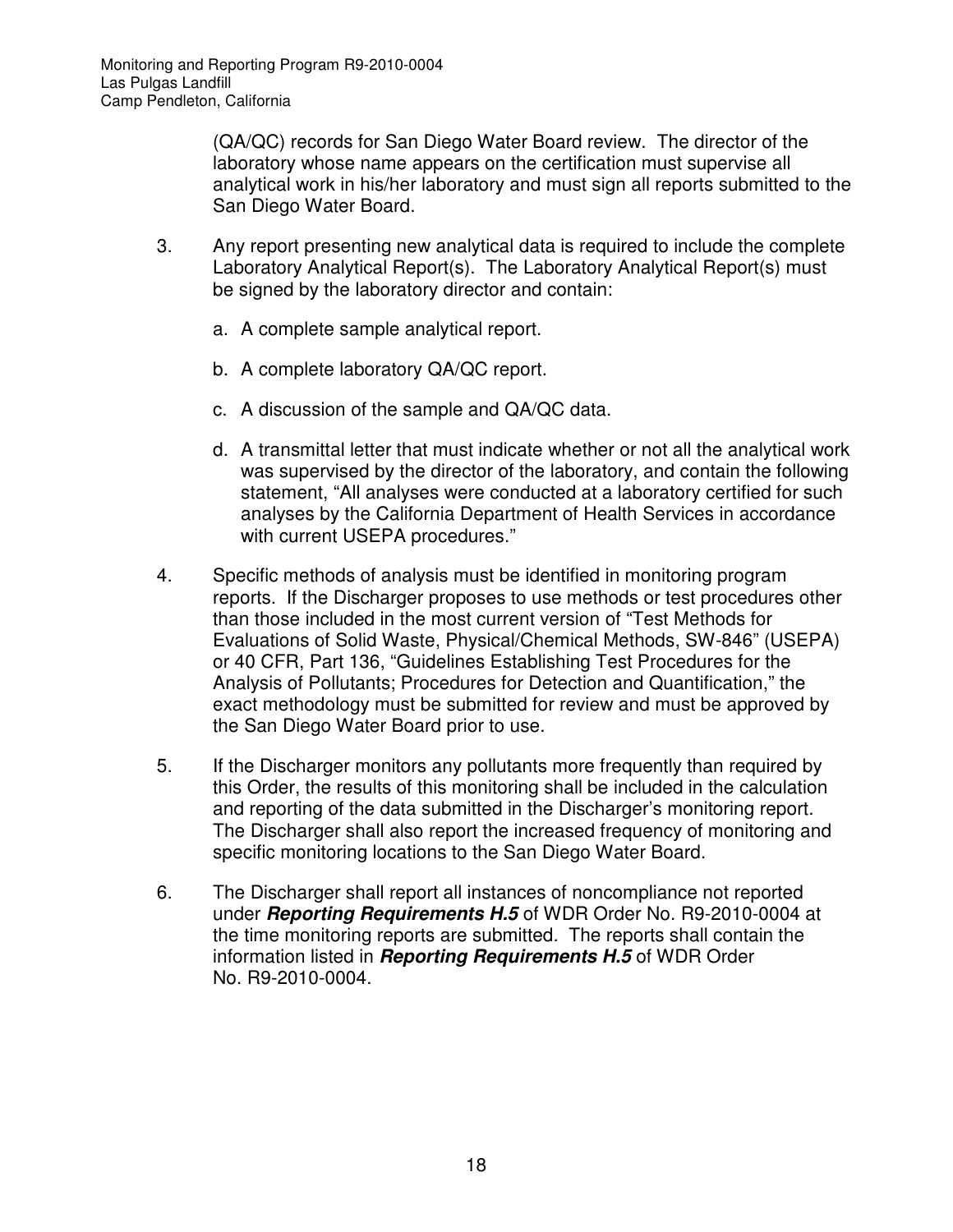- 7. Sample collection, storage, and analysis shall be performed according to the protocols included in the USEPA's "SW-846: Test Methods for Evaluating Solid wastes, Physical/Chemical Methods" (available online at http://www.epa.gov/epawaste/hazard/testmethods/index.htm) and in accordance with a written sampling and analysis plan, approved by the San Diego Water Board.
- 8. All monitoring instruments and equipment shall be properly calibrated and maintained as necessary to ensure accuracy of measurements.
- 9. The Discharger shall retain records of all monitoring information, including all calibration and maintenance records, and copies of all reports required by this Order. Records shall be maintained for a minimum of five years from the date of the sample, measurements, report, or application. This period may be extended during the course of any unresolved litigation regarding this discharge or when requested by the San Diego Water Board.
- 10. Records of monitoring information shall include:
	- a. The date, identity of sample, Monitoring Point from which the sample was collected, and time of sampling or measurement;
	- b. The name of the individual(s) who performed the sampling or measurements;
	- c. Date and time that analyses were started and completed, and the names of the individuals performing each analysis;
	- d. The analytical techniques or method used, including method of preserving the sample and the identity and volumes of reagents used;
	- e. Calculation of results;
	- f. Results of analyses and the method detection limit (MDL) for each parameter; and
	- g. Laboratory quality assurance results (e.g., percent recovery, response factor, etc.).
- 11. The monitoring reports shall be signed by an authorized person as required by **Reporting Requirements H.7** of WDR Order No. R9-2010-0004.
- 12. The Discharger must comply with the following restrictions:
	- a. The methods of analysis and the detection limits used shall be appropriate for the expected concentrations. For any constituent or parameter that is found in concentrations which produce more than 90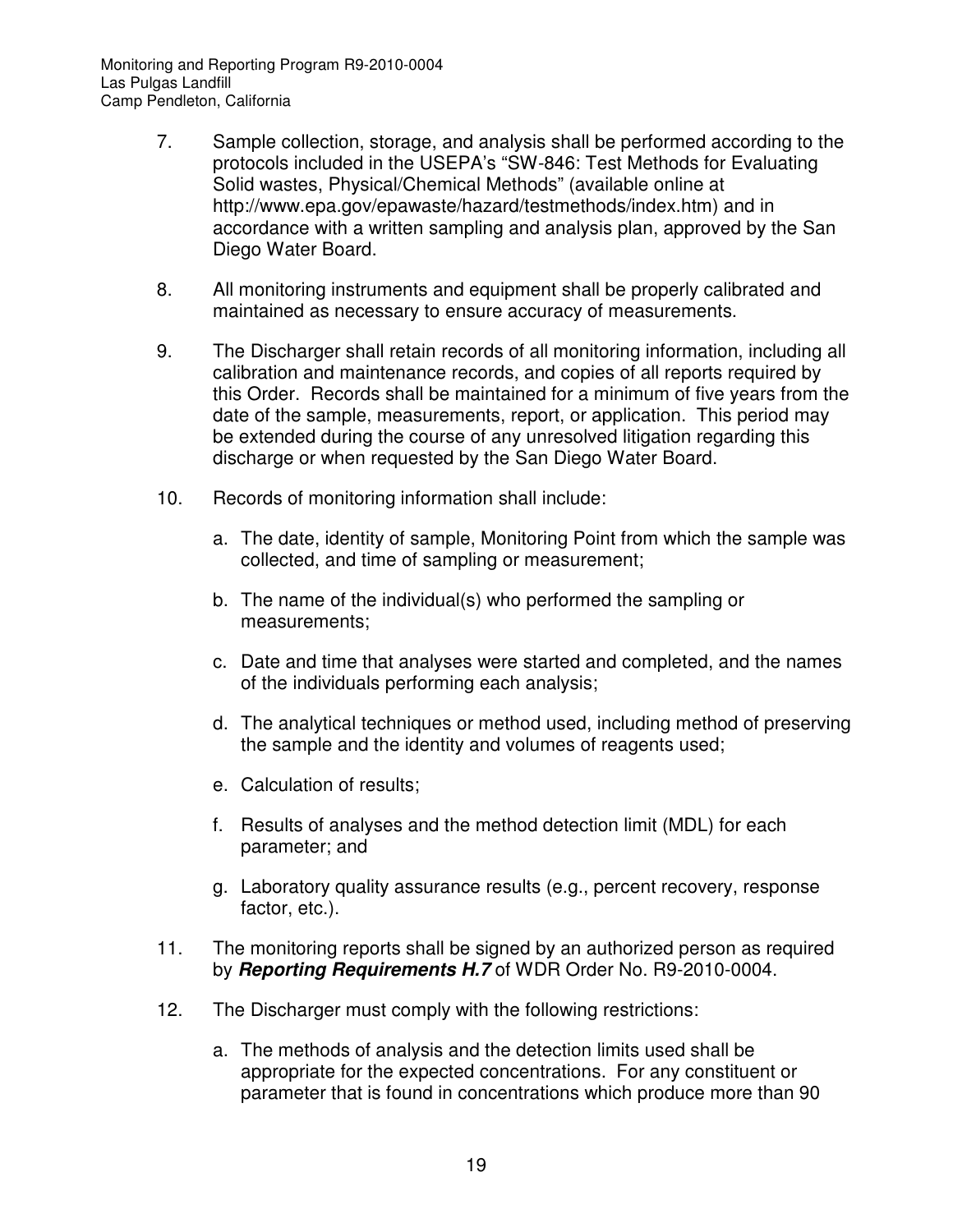percent non-numerical determinations in detection monitoring data collected from Background Monitoring Points for that medium, the analytical method having the lowest MDL shall be selected from among those methods which would provide valid results in light of any matrix effects involved.

- b. Analytical results falling between the MDL and the practical quantitation limit (PQL) shall be reported as "trace" and shall be accompanied both by the (normal and estimated) MDL and PQL values for that analytical run.
- c. MDLs and PQLs shall be derived by the laboratory for each analytical procedure, according to State of California laboratory accreditation procedures. The normal MDLs and PQLs shall reflect the detection and quantitation capabilities of the specific analytical procedure and equipment used by the laboratory, rather than simply being quoted from USEPA analytical method manuals. In a relatively interference-free laboratory derived MDLs and PQLs are expected to closely agree with published USEPA MDLs and PQLs.

If the laboratory suspects that, due to a change in matrix or other effects, the true detection limit or quantitation limit for a particular analytical run differs significantly from the laboratory derived nominal MDL/PQL values; the results shall be flagged accordingly along with estimates of the detection limit and quantitation limit actually achieved. The MDL shall always be calculated such that it represents a concentration associated with a 99 percent reliability of a non-zero result. The PQL shall always be calculated such that it represents the lowest constituent concentration at which a numerical value can be assigned with reasonable certainty that it represents the constituent's actual concentration in the sample. Normally, PQLs should be set equal to the concentration of the lowest standard used to calibrate the analytical procedures.

- d. All Quality Assurance/Quality Control (QA/QC) data shall be reported, along with the sample results to which it applies. The QA/QC information shall include the method, equipment, and analytical detection and quantitation limits, the recovery rates, an explanation for any recovery rate that is less than 80 percent, the results of equipment and method blanks, the results of spiked and surrogate samples, the frequency of quality control analysis, and the name and qualifications of the person(s) performing the analyses. Sample results shall be reported unadjusted for blank results or spike recovery. In cases where contaminants are detected in QA/QC samples (i.e., field, trip, or laboratory blanks), the accompanying sample results shall be appropriately flagged.
- e. Upon receiving written approval from the San Diego Water Board, a proposed alternative statistical or non-statistical procedure may be used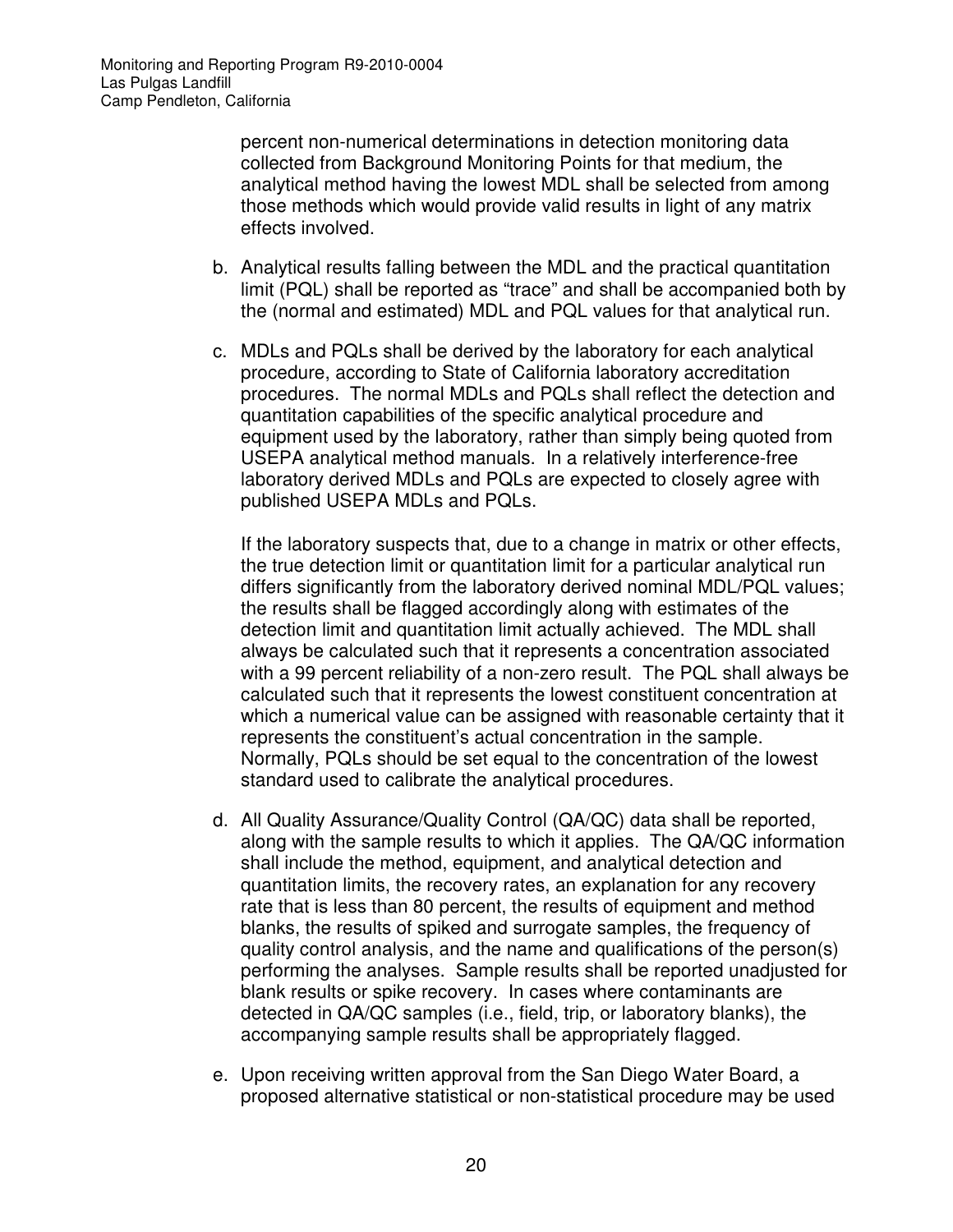for determining the significance of analytical results for a constituent that is a common laboratory contaminant (e.g., methylene chloride, acetone, diethylhexyl phthalate, and di-n-octyl phthalate) during any given Reporting Period in which QA/QC samples show evidence of laboratory contamination for that constituent. Nevertheless, analytical results involving detection of these analytes in any background or downgradient sample shall be reported and flagged for easy reference by the San Diego Water Board.

- f. Unknown chromatographic peaks shall be reported, along with an estimate of the concentration of the unknown analyte. When unknown peaks are encountered, second column or second method confirmation procedures shall be performed to attempt to identify and more accurately quantify the unknown analyte.
- g. The MDL and PQL shall be determined in accordance with the definitions of those terms in CCR Title 27. In the event that an MDL and/or PQL change for a MPar, the Discharger shall highlight that change in the report's summary and the report shall include an explanation for the change that is written and signed by the owner of the analytical laboratory.
- 13. The Discharger shall submit any reports required by this Order electronically, in accordance with CCR Title 23, Division 3, section 3890 et seq. The Discharger shall also continue to provide complete paper copies and an electronic copy of all reports to the San Diego Water Board.
- 14. The Discharger shall upload a complete copy of all reports in PDF format into the State Water Resources Control Board's (State Water Board's) on-line database (currently Geotracker).

## **PART IV – STATISTICAL ANALYSIS**

### **A. ESTABLISHING INITIAL COC DATA**

- 1. For any inorganic COC that does not have at least 10 data points of data at any given background and/or compliance well (e.g., for a new COC established under **Statistical Analysis Part IV.F.1**), the Discharger shall establish the prevailing concentration of that constituent at each such datadeficient well by taking and analyzing one sample monthly at each datadeficient background and downgradient monitoring point until each such well has at least 10 data points.
- 2. For any upgradient or downgradient well installed after the effective date of this M&RP, the Discharger shall establish the prevailing concentration for each inorganic COC by using an accelerated sampling schedule for ten months. These data shall be used, as described in **Statistical Analysis Part**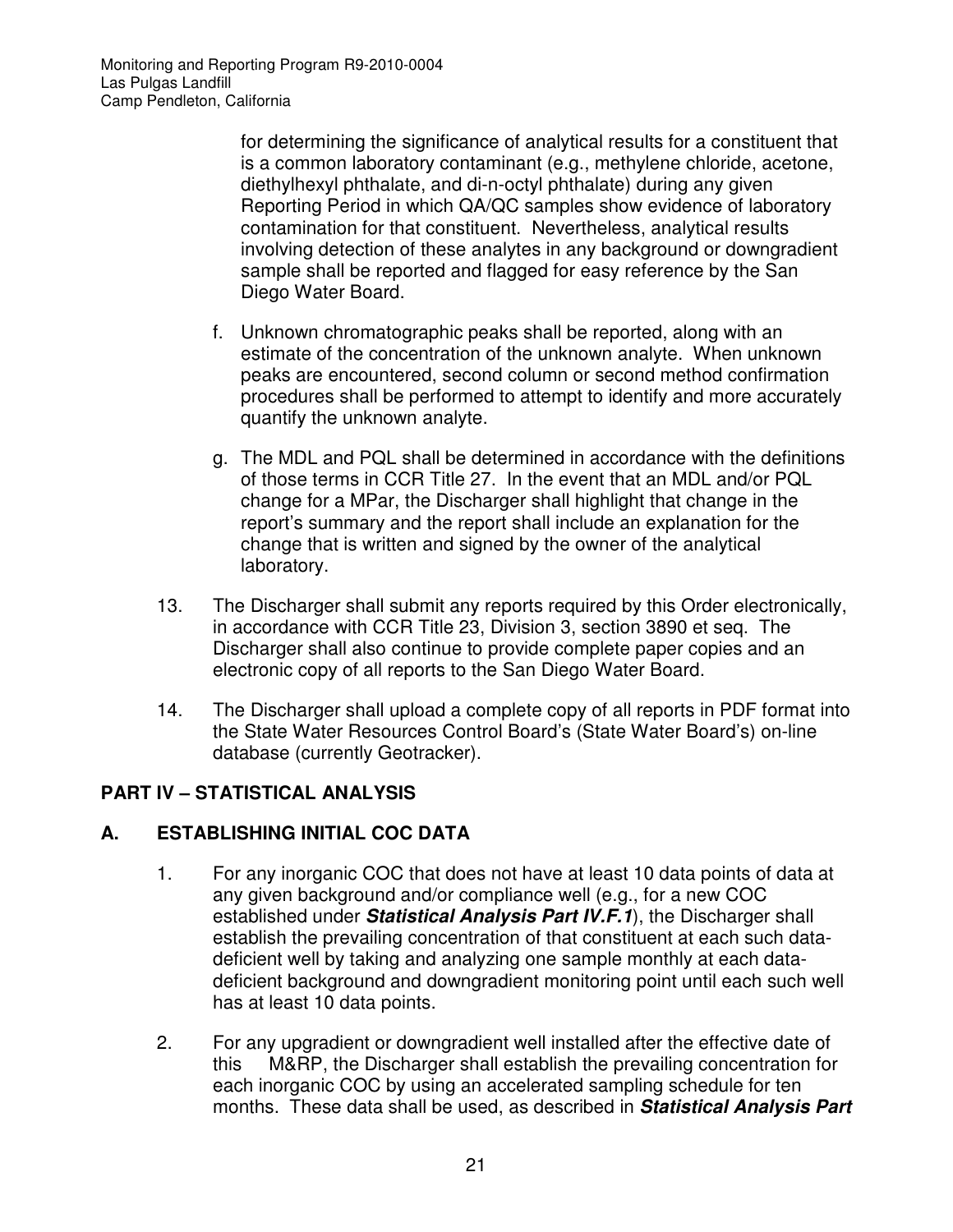**IV.B.1.a(i through iii)**, in the event that the COC becomes an MPar. If monthly sampling would be too frequent to obtain reasonably independent data for a constituent, even using the post-sampling purge approach described in CCR Title 27, section 20415(e)(12)(B), the Discharger shall include, for approval by the San Diego Water Board, a proposed date for completion of data procurement and a well- and constituent-specific technical validation for any delay of more than one month between successive sampling dates.

### **B. STATISTICAL DATA ANALYSIS METHODOLOGY**

- 1. **Intra-Well Comparisons Are Standard** The Discharger shall conduct intra-well comparison analysis for all well/MPar pairs in detection mode. Except as otherwise provided in **Statistical Analysis Part IV.B.1.a(ii & iii) and Part IV.B.5.b**, intra-well comparison methods shall be used at all Compliance Wells for all MPars that are subject to data analysis under this Order and shall be used to test individual "background" (e.g., upgradient) wells regarding unexpected increases in man-made constituents (e.g., VOCs), as follows:
	- a. **Pre-Detection Background Data Set** Initially, except as otherwise provided in **Statistical Analysis Part IV.B.1.a.iii(1) and (2), or Statistical Analysis Part IV.E**, for each given MPar at a given downgradient monitoring well (well/MPar pair), the proposed background data set shall be comprised (at a minimum) of all validated data from that compliance well and parameter from the period of 2004 through 2009. Alternatively, the Discharger may propose the use of a larger dataset for establishing the pre-detection background dataset. Every two years, following the adoption of the M&RP, as part of the annual monitoring summary report [see CCR Title 27, section 20415(e)(14)], the Discharger shall add the newer data to the background dataset for each well/MPar pair after validating (via a method approved by the San Diego Water Board) that the new data does not contain data indicating an increase over the existing background dataset. At that time, the Discharger shall also retire the well/MPar's oldest two years of background data, thereby producing a dataset covering a minimum of then-previous five years. The Discharger shall validate the proposed intra-well background dataset for each MPar at each well (initially) or, subsequently, at a new well, or for a new MPar at an existing well. The Discharger shall report the validated or updated background dataset, for each affected well/MPar pair, in the next scheduled monitoring report. Initial background data validation shall be as follows:
		- i. **Accelerated Background Data Procurement** if there are **less than ten post-2004 data points** available, for a given MPar at any background or compliance well, the Discharger shall implement the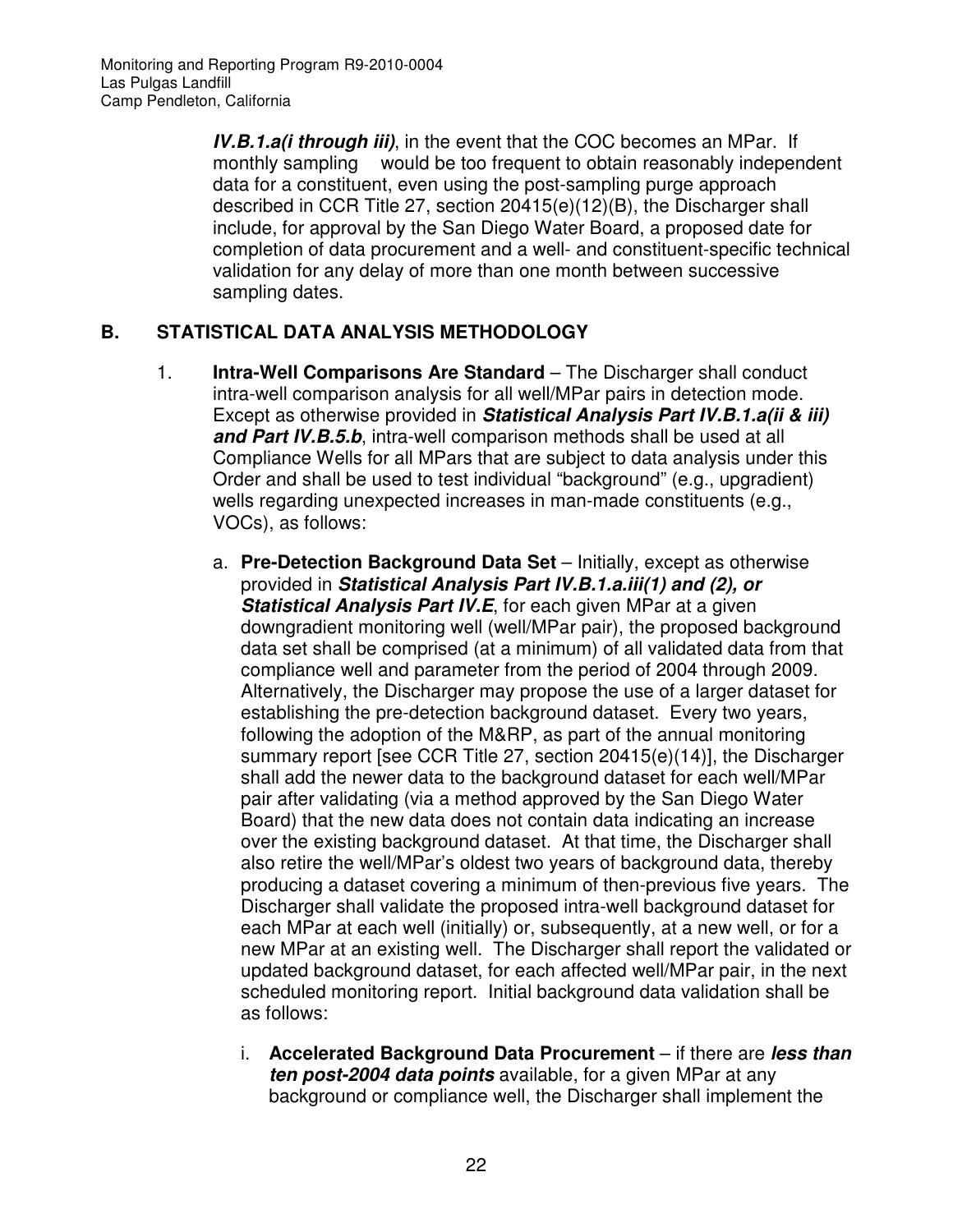Monitoring and Reporting Program R9-2010-0004 Las Pulgas Landfill Camp Pendleton, California

> accelerated data procurement effort described in **Statistical Analysis Part IV.D** to achieve that minimum background sample size (**10 data points per well**) prior to initiating the intra-well background data set validation procedure described below.

- ii. **Validate Upgradient Data For Non-Metallic Appendix II MPars** for any MPar that is a non-metallic Appendix II constituent (hereinafter synthetic), the initial intra-well data validation, under **Statistical Analysis Part IV.B.1.a.iii**, shall utilize only data from those upgradient (or cross-gradient) background wells whose post-2004 data, for that constituent, exceeds the constituent's method detection limit in less than 10 percent of the well's data. Such synthetic constituents should not be detectable at background wells except in error (around 1 percent of the time) or because the constituent comes either from the Unit or from another source. Therefore, for any background well rejected pursuant to this paragraph, for a given MPar, if the Discharger has not already explained the constituent's presence at that well to the satisfaction of the San Diego Water Board, the Discharger shall conduct an investigation under **Statistical Analysis Part IV.D.** If there are one or more acceptable background wells, the Discharger shall use their data to validate each well/MPar pair's proposed intra-well background dataset, under **Statistical Analysis Part IV.B.1.a.iii.**
- iii. **Intra-Well Background Validation for New Well/MPar Pairs** for all Compliance Wells initially and, for new wells or a new MPar at an existing well, to determine whether the existing data for that MPar at that well can be used as its intra-well comparison background dataset the following methods shall be used:
	- (1) **Commonly Qualified Constituents** for any MPar that, absent the Landfill's existence, would usually be detected in groundwater at concentrations exceeding the constituent's PQL, the Discharger shall validate the proposed intra-well background data at each compliance well by comparing it to a pooled box-and-whiskers plot, for that MPar, from all "background" (upgradient or cross-gradient background) wells completed in the same groundwater aquifer. If any such constituent's median concentration for a downgradient well exceeds the pooled background plot's 75th percentile (upper boundary of the box, in a box-and-whisker plot), then that compliance well's existing data cannot be used as the intra-well comparison background dataset for that well/MPar pair. Such a well/MPar pair shall be tested beginning no later than the next scheduled reporting period, using an inter-well comparison data analysis method [against the applicable background well(s)] that the San Diego Water Board agrees meets the requirements of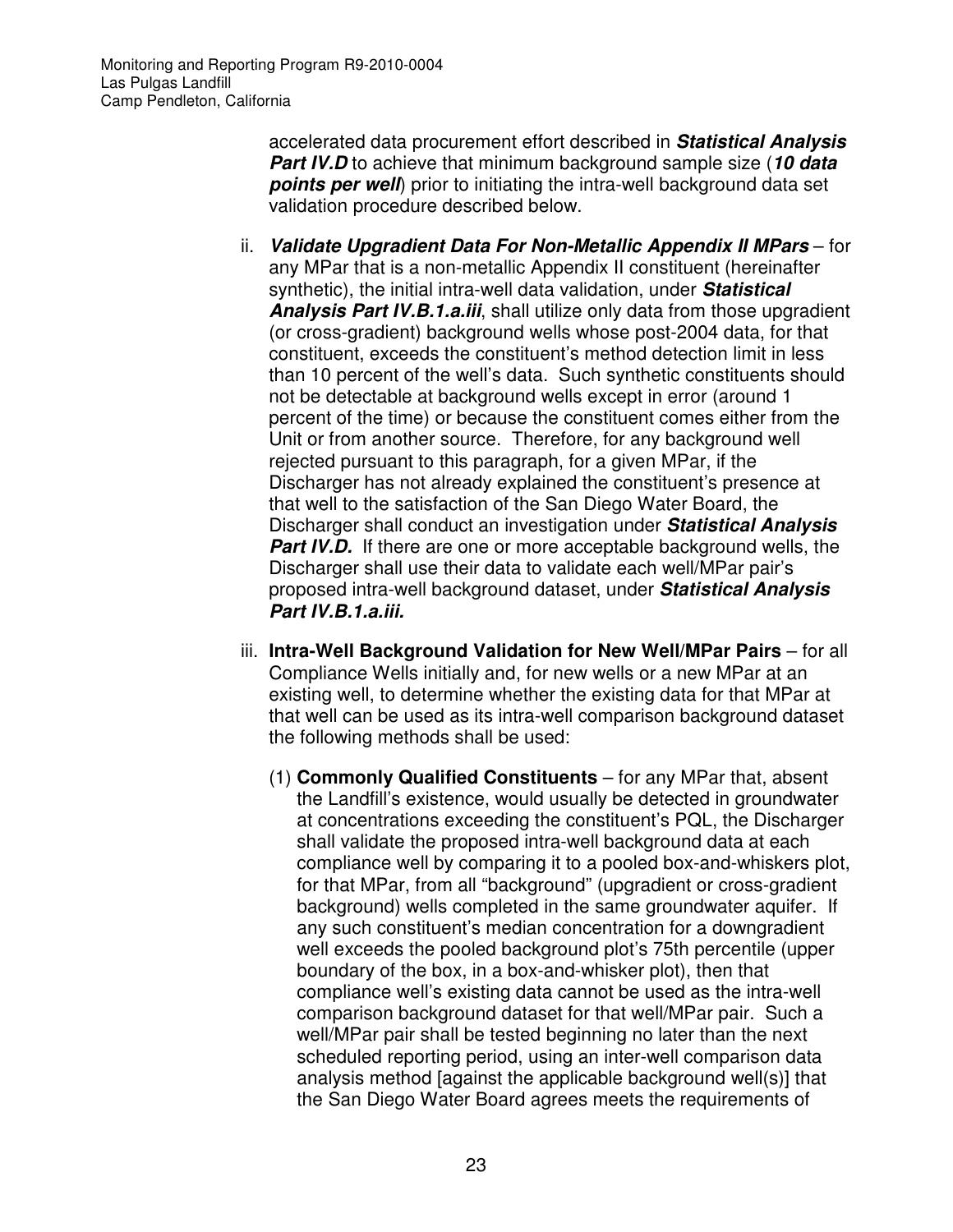Monitoring and Reporting Program R9-2010-0004 Las Pulgas Landfill Camp Pendleton, California

> CCR Title 27, section 20415(e)(9). Otherwise (i.e., for a well/MPar pair whose existing data's median is less than the pooled background plot's 75th percentile), that existing data shall be used as the initial background dataset for intra-well comparisons for that well/MPar pair; or

- (2) **Rarely Quantified Constituents** for an MPar that, absent the Landfill's existence, would seldom be detected in groundwater (e.g., synthetic constituents), the Discharger shall identify the highest value from the pooled dataset from all background wells that have passed validation under **Statistical Analysis Part IV.B.1.a.ii** or, in a case where all applicable upgradient well data is non-detect, the MDL. The Discharger shall use this value as a basis of comparison to validate the data points in the proposed intra-well background dataset. The initial intra-well background dataset for that downgradient well shall consist of all data points in the proposed intra-well background dataset that are less than this value.
- b. **Post-Detection Background Dataset** For any constituent that is in "tracking mode" [**Statistical Analysis Part IV.B.5.b**], at a given well, its background dataset shall be the background dataset that was in effect when the well/MPar pair exhibited a measurably significant increase.
- 2. **Performance Standards** All data analysis methods (statistical or non statistical) shall meet the requirements of CCR Title 27, section 20415(e)(9).
- 3. **Retest is Part of the Method** If an approved data analysis method provides a preliminary indication that a given MPar has displayed a measurably significant increase in concentration at a given well, then the Discharger shall perform a discrete retest, in accordance with CCR Title 27, section 20415(e)(8)(E) for verification. The retest is part of the data analysis method; therefore, a measurably significant increase exists only if either or both of the retest samples validate the preliminary indication.
- 4. **Limited Retest Scope** For any given groundwater monitoring point, the Discharger shall perform the verification procedure only for those MPars that have shown a preliminary indication at that well for that reporting period.
- 5. **Water Quality Monitoring Approach** The monitoring approach used for each well/MPar pair shall be controlled by whether that MPar has exhibited a measurably significant increase at any well within the plume. Therefore, the Discharger shall monitor each well/MPar pair in one of two modes, as follows: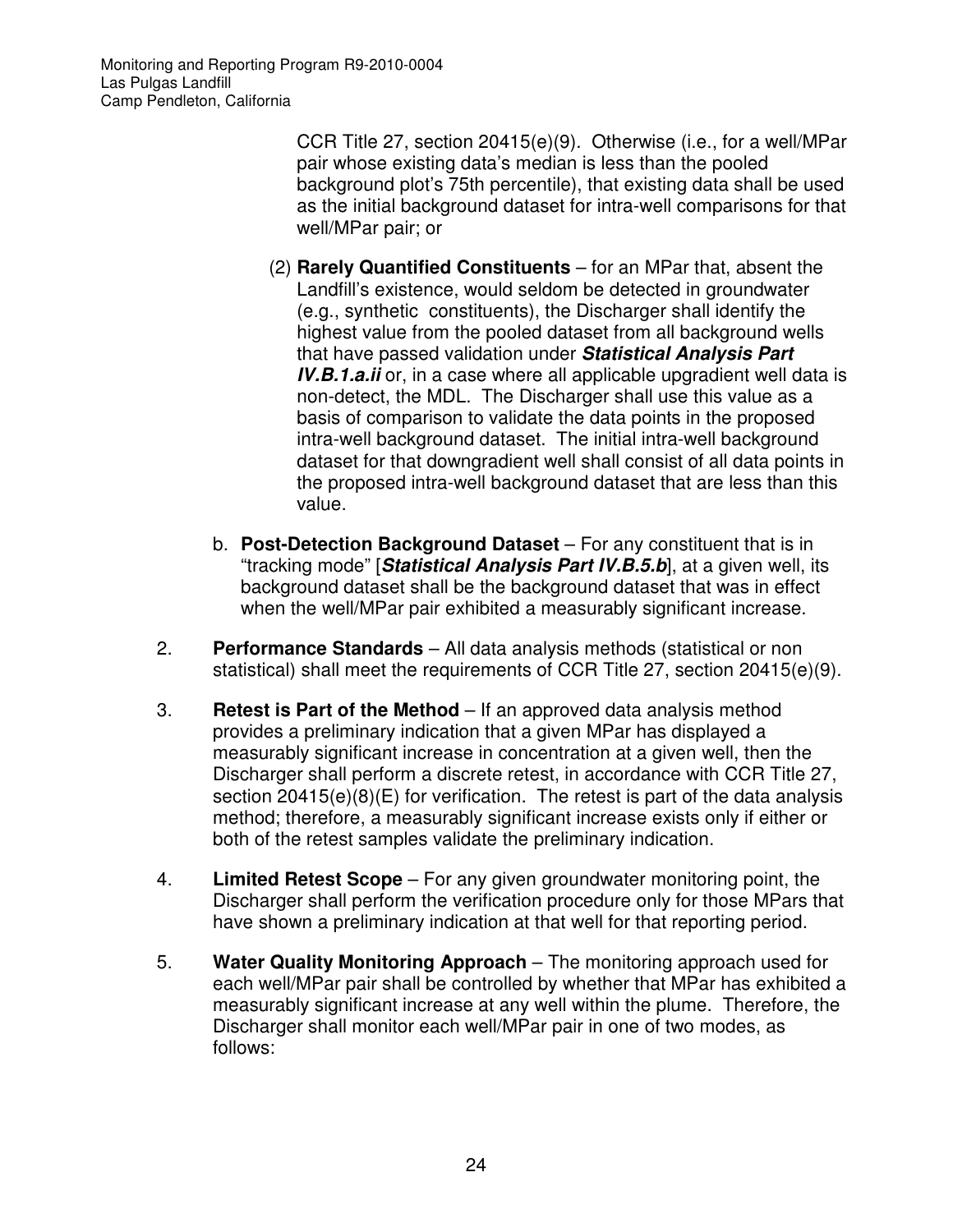- a. **Detection Mode**  For an MPar that has not produced a measurably significant increase at that well, the purpose of monitoring, for any well/MPar pair, is to watch for the MPar's arrival at that well at a concentration high enough to trigger a measurably significant indication using an appropriate statistical or non-statistical data analysis method; or
- b. **Tracking Mode** For an MPar that has produced a measurably significant increase at any well, the purpose of the monitoring, for that well/MPar pair, is to verify the suitability and effectiveness of the existing or proposed corrective measures by tracking changes in the MPar's concentration at that location via an evolving concentration-versus-time plot.
- 6. **Detection Mode Data Analyses** The following applies to all detection mode data analyses (i.e., this paragraph does not apply to the scans under **Corrective Action Monitoring Specifications Part II.G.(1 through 4) and Statistical Analysis Part IV.F.1.**)
	- a. **MPars Readily Detectable in Background** At any given monitoring point, the Discharger shall apply an approved statistical analysis for each detection mode MPar that exceeds its respective MDL in **10 percent or more** of the applicable background dataset. For each well/MPar pair (separately), an approved statistical analysis is a method, other than Analysis of Variance (ANOVA) that the San Diego Water Board agrees meets the performance standards of CCR Title 27, section20415(e)(9). If using SANITAS®, the Discharger shall use the "CA Standards" and "CA Retest" settings (under the "Options" pull-down menu). Otherwise:
		- i. For any such well/MPar pair that, as of the effective date of this Order, does not have an approved statistical analysis method, the Discharger shall propose and substantiate an appropriate statistical method within **30 days** of the adoption of this Order.
		- ii. After the adoption of this Order, for any new MPar that qualifies for statistical analysis by meeting the above 10 percent rule at a given well, the Discharger shall propose and substantiate an appropriate statistical method for that well/MPar pair as part of the background data validation under **Statistical Analysis Part IV.B.1.a.iii**.
	- b. **MPars Not Readily Detectable in Background** For any monitoring point at which one or more MPars exceed their respective MDL in less than 10% of the applicable background dataset, the Discharger shall analyze the data for these MPars via the California Non-Statistical Data Analysis Method (CNSDAM) test described in Statistical Analysis Part IV.D.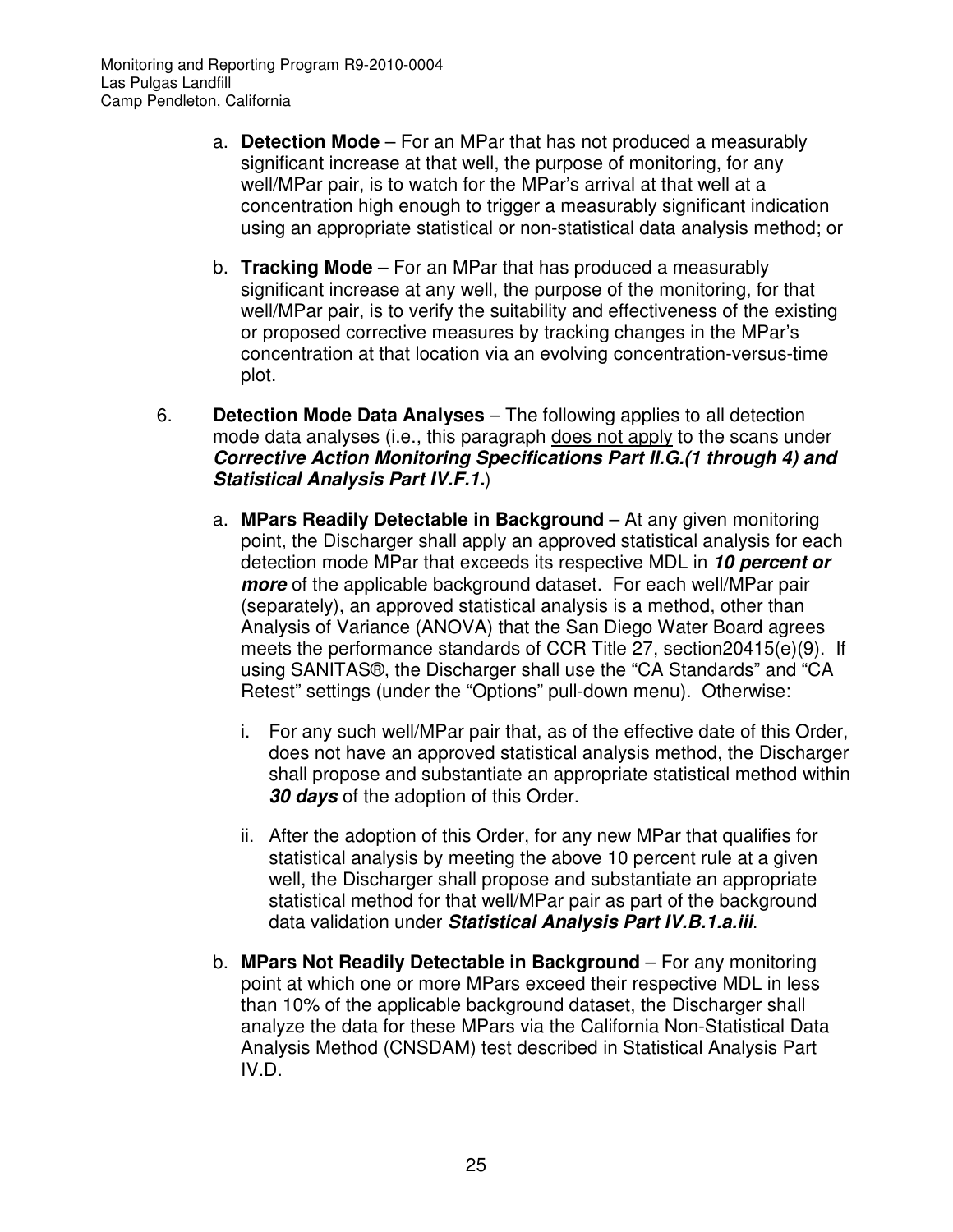### **C. CALIFORNIA NON-STATISTICAL DATA ANALYSIS METHOD (CNSDAM)**

- 1. **Non-Statistical Method for Detection Mode MPars Seldom Found in Background** – For any given downgradient compliance (downgradient) well, the Discharger shall use this data analysis method, jointly, for all constituents on the "scope list" below (or, for each retest sample, the modified scope list of paragraph 2.b below).
	- a. **Scope List** A current "scope list" shall be created showing each detection mode MPar, at that well, that exceeds its MDL in less than 10% of its background data (see Statistical Analysis Part IV.B.5.a).
	- b. **Two Triggers** From the scope list made under paragraph a.i above, for an initial test [or, for a retest, the modified scope list under paragraph b., below], each MPar in the current sample from that well that exceeds its respective MDL or PQL shall be identified. The Discharger shall conclude that these identified MPars provide a preliminary indication [or, for a retest, provide a measurably significant indication], at that well, or a change in the nature or extent of the release if **either**:
		- i. two or more of the MPars exceed their respective MDL; or
		- ii. at least one MPar equals or exceeds its respective PQL.
- 2. **Discrete Retest** [CCR Title 27, section 20415(e)(8)(E)]:
	- a. In the event that the Discharger concludes (pursuant to paragraph a.ii above) that there is a tentative indication of a release, then the Discharger shall immediately notify the San Diego Water Board by phone or e-mail and, within **30 days** of such indication, shall collect two new retest samples from the indicating compliance well.
	- b. For any given compliance well retest sample, the Discharger shall include, in the retest analysis, only the laboratory analytical results for those constituents indicated in that well's original test, under paragraph a.ii above, and these indicated constituents shall comprise the well's "modified scope list." As soon as the retest data are available, the Discharger shall apply the same test [under paragraph C.1.b above, but using the modified scope list] to separately analyze each of the two suites of retest data at that compliance well.
	- c. If either or both of the retest samples trips either or both of the triggers under paragraph C.1.b above, then the Discharger shall conclude that there is a measurably significant increase at that well for the constituent(s) indicated in the validating retest sample(s). Furthermore, thereafter, the Discharger shall monitor the indicated constituent(s) in tracking mode instead of detection mode (see **Statistical Analysis Part**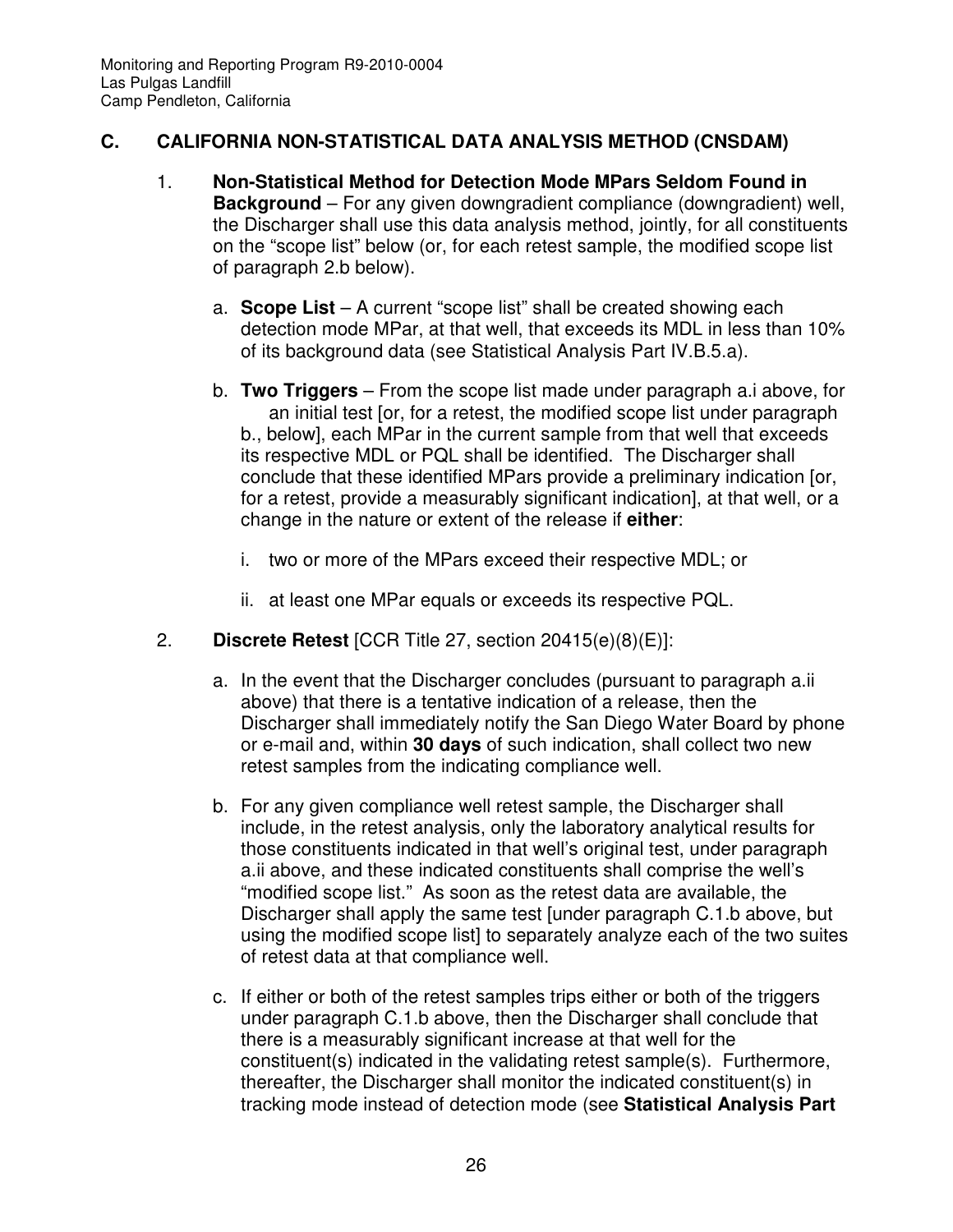**IV.B.5.b** above) at that well, and shall highlight this conclusion and these changes in the next scheduled monitoring report.

#### **D. FREQUENT DETECTIONS OF A SYNTHETIC CONSTITUENT IN A BACKGROUND WELL**

- 1. Any time a background well exhibits an excessive frequency or proportion of trace-level or numerical concentration data for any MPar (under **Statistical Analysis Part IV.B.1 or E.1**) or COC (under **Statistical Analysis Part IV.C.1 or D.1**) that is a synthetic constituent, the Discharger shall conduct an investigation under this paragraph. For such a constituent an "excessive proportion" constitutes a condition, under Statistical Analysis Part IV.B.1.a.i, where 10 percent or more of the data from that background well exceeds the MPar's MDL; and an "excessive frequency" constitutes a condition, under **Statistical Analysis Part IV.E.1**, in which new data at that background well exceeds the constituent's MDL for two successive samples. Given either condition, the Discharger shall notify the San Diego Water Board within **24 hours** by phone or e-mail and shall, within **180 days** thereafter, submit a report, acceptable to the San Diego Water Board, that adequately examines the possibility that this constituent originated from the Unit (e.g., using a concentration gradient analysis) and that proposes appropriate changes to the monitoring program. If, after reviewing this report, the San Diego Water Board:
	- a. concludes that the evidence indicates the synthetic constituent originated from a source other than the Unit, then the San Diego Water Board may make appropriate changes to the monitoring program, including switching to an appropriate statistical inter-well comparison procedure, for that constituent, for all detection-mode analyses at that Landfill, using a suite of background data that reflects the expected concentration for that constituent; or
	- b. is unable to conclude that the evidence indicates the detected synthetic constituent came from a source other than the Unit, then the Discharger shall:
	- c. list the constituent as an MPar, if it is not already so listed, in the next scheduled monitoring report and shall note this change prominently in the report's summary;
		- i. include this background well as part of the release, for that MPar and, thereafter, shall address this well/MPar pair in tracking mode (i.e., as part of the release), in spite of the well's being a background well, beginning with the next scheduled monitoring report; and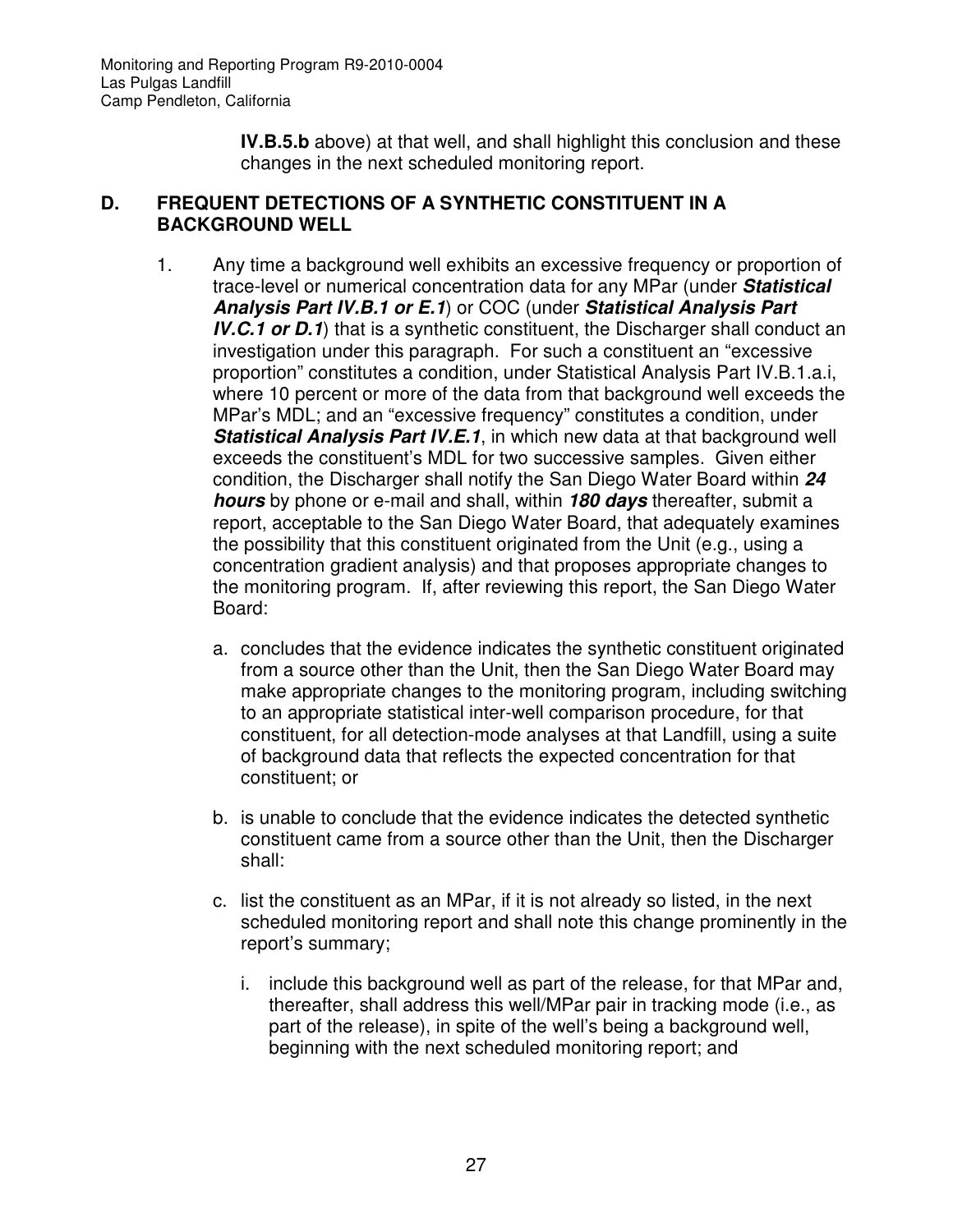ii. If there is not at least one other background (i.e., upgradient or crossgradient) well unaffected by this constituent, within 90 days, install a new upgradient or cross-gradient background well in a portion of the aquifer that will provide data representative of background conditions for the Unit's Compliance Wells.

# **E. ONGOING BACKGROUND WELL TESTING**

1. Even though most data analysis will be via intra-well comparisons, the Discharger shall continue to monitor background wells, for each MPar and COC, each time that MPar or COC is monitoring at downgradient wells. Each year that there is new "background" well data for a constituent (i.e., annually for MPars and every five years for non-MPar COCs), the Discharger shall include the new data in the annual monitoring summary report [see **CCR Title 27, section 20415(e)(14)**] as a time-versus-concentration plot for that "background" well and constituent. Any time such a plot for a given well and constituent shows two successive data points in excess of the MDL for any synthetic constituent that has not already been investigated at that well, under **Statistical Analysis Part IV.D.1**, the Discharger shall notify the San Diego Water Board immediately by phone or e-mail and shall initiate an investigation under **Statistical Analysis Part IV.C.2** within **30 days** of noting this condition.

## **F. FIVE-YEARLY COC SCAN**

- 1. Every five years, subsequent to the initial Appendix II scan (under **Corrective Action Monitoring Specifications Part II.A.2.c**), the Discharger shall analyze a sample from each groundwater monitoring well known to be within the release as described in **Statistical Analysis Part IV.F.1(a and b)** below for the detectable presence (including trace determinations) of all COCs not yet known to be part of the release, including all Appendix II constituents (**Attachment No.3** to this M&RP) that have ever been detected and verified in leachate (see **Statistical Analysis Part IV.C**) but not yet identified as part of the release. This constitutes the means by which the Discharger continues to meet the requirements of 40 CFR, Part 258.55(b-d). [Note: See **Reports to be Filed with the San Diego Water Board Part I.B.3**].
	- a. A minimum of one sample from each affected wells must be collected and analyzed during each COC scanning event. If a COC is detected (including trace value) that is not yet on the MPar list, the Discharger shall, within **30 days**, collect a single resample from the indicating well(s) and reanalyze it only for the newly-detected constituent(s).
	- b. Any COC detected in samples collected from a groundwater monitoring well, and verified by a retest, automatically becomes part of the MPar list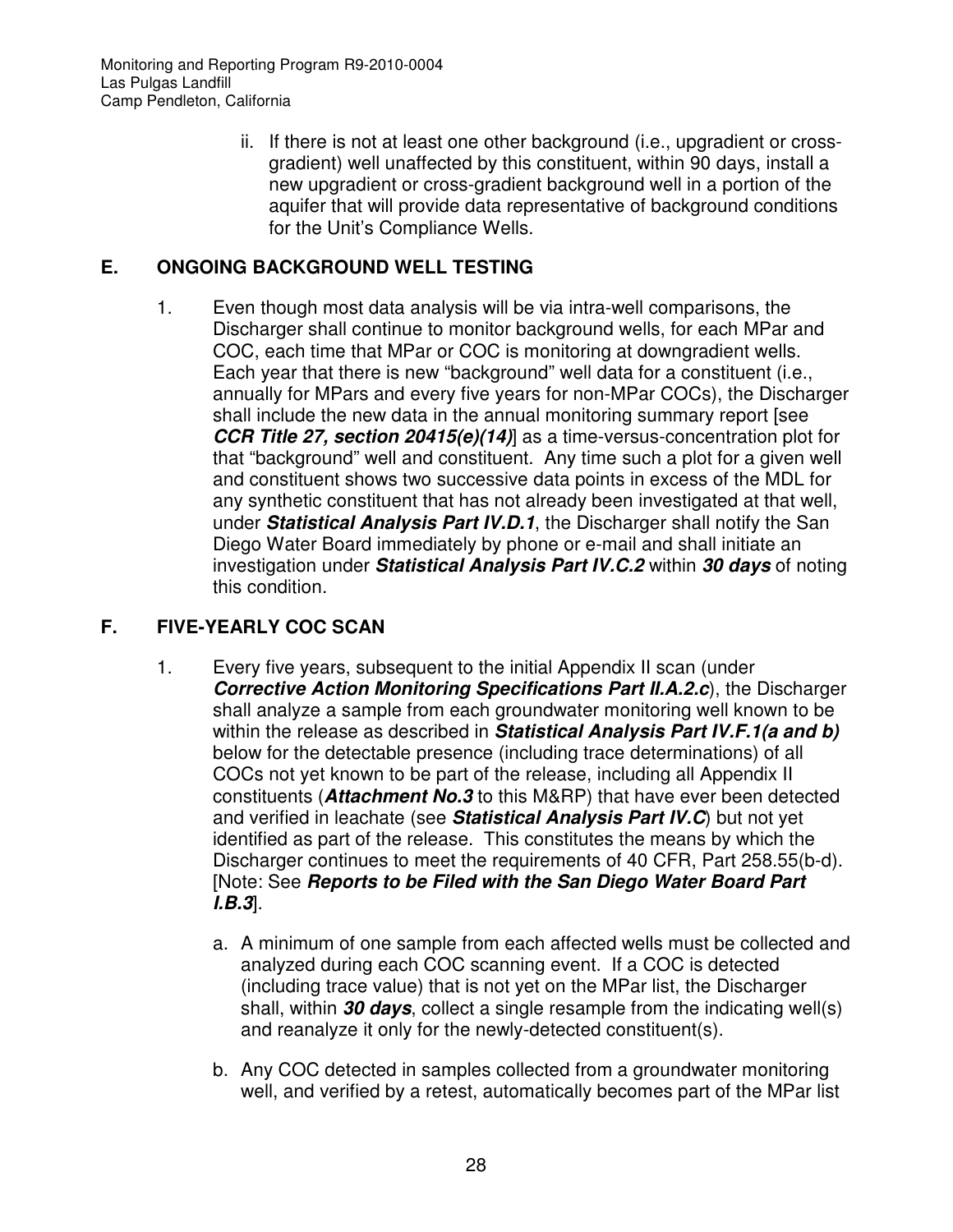for the Site. The Discharger shall notify the San Diego Water Board of any such change within **24 hours**, via phone, facsimile or e-mail and shall note prominently the constituent(s) added to the MPar list in the next scheduled monitoring report, along with a listing of which well(s) were involved in this detection and verification. In addition, the updated MPar list must be noted in the Facility's Operating Record within **14 days** of verification, permanently adding these constituents to the MPar list. Within **seven days** of amending the Facility's Operating Record pursuant to this section, the Discharger shall also provide written notification to the San Diego Water Board indicating that they have made the amendment.

# **PART V – CONTINGENCY REPORTING**

## **A. NOTIFICATION OF A RELEASE**

- 1. If the Discharger determines that there is significant physical evidence of a release, the Discharger shall notify the San Diego Water Board by telephone within **24 hours**, and by certified mail within **seven days**. The Discharger shall carry out the requirements of **Evaluation of a Release Part V.B.1** for all potentially affected monitored media.
- 2. If the Discharger determines that there is significant statistical evidence of a release (i.e., the initial statistical comparison or non-statistical comparison indicates, for any COC or monitoring parameter, that a release is tentatively identified), the Discharger shall, within **24 hours**, notify San Diego Water Board staff verbally as to the monitoring point(s) involved, shall provide written notification by certified mail within **seven days** of such determination, and shall carry out a discrete test [see **Statistical Analysis Part IV.B.3** (statistical method) or **Part IV.C.2** (non-statistical method) of this M&RP].

## **B. EVALUATION OF THE RELEASE**

- 1. If the Discharger concludes that a release has been discovered:
	- a. If this conclusion is not based upon direct monitoring of the COC, then the Discharger shall, within **30 days**, sample for all COCs at all Monitoring Points in the affected medium for the waste management unit, and submit them for laboratory analysis. Within **seven days** of receiving the laboratory analytical results, the Discharger shall notify the San Diego Water Board, by certified mail, of the concentration of all COCs at each monitoring point in the affected medium. Because this scan is not to be statistically tested against background, only a single datum is required for each COC at each monitoring point.
	- b. The Discharger shall, within **90 days** of determining there is measurably significant evidence of a release, submit a revised Report of Waste Discharge proposing an Evaluation Monitoring Program meeting the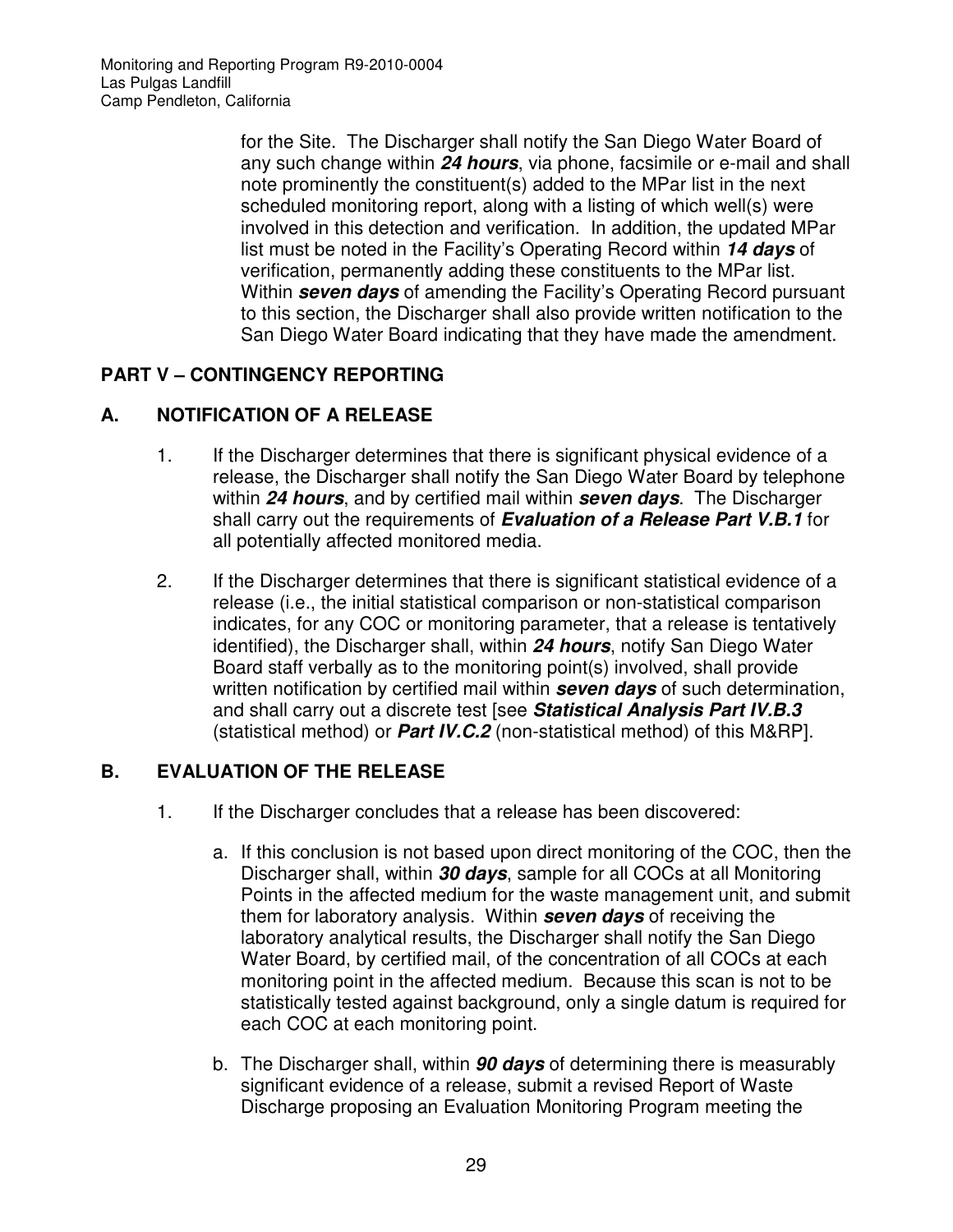requirements of CCR Title 27, sections 20420(k)(5) and 20425, and satisfies the requirements of 40 CFR, Part 258.55.

- c. The Discharger shall, within **180 days** of discovering the release, submit to the San Diego Water Board a preliminary engineering feasibility study meeting the requirements of CCR Title 27, section 20420(k)(6).
- d. Within **14 days** of completing an individual step in this section (**Evaluation of a Release Part V.B.1.a, 1.b or 1.c**) the Discharger shall amend the Facility's Operating Record with any results from its evaluation, testing, re-testing, or any technical reports submitted to the San Diego Water Board. Within **seven days** of making an amendment to the Facility's Operating Record pursuant to this section, the Discharger shall also provide written notification to the San Diego Water Board indicating that it has amended the Operating Record.
- 2. In the event the Discharger concludes a release has been tentatively indicated (under the statistical or non-statistical method), the Discharger shall, within **30 days**, collect additional sample(s) for the indicated COC(s) or monitoring parameter(s) at each indicated monitoring point, collecting at least as many samples per suite as were used for the initial test. Re-sampling of the Background Monitoring Points is optional. Samples shall be analyzed using the same analytical methods that produced the original data indicating the tentative evidence of a release. Sample data shall be analyzed using the same statistical procedure or non-statistical procedure that provided the tentative evidence of a release.

As soon as the data are available, the Discharger shall rerun the statistical or non-statistical method separately upon each suite of retest data. For any indicated monitoring parameter or COC at an affected monitoring point, if the test results of either or both of the retest data suites confirm the original indication, the Discharger shall conclude that a release has been discovered.

All retests shall be carried out only for the monitoring point(s) for which a release is tentatively indicated, and only for the COC or monitoring parameters which triggered the indication there, as follows:

- a. If an ANOVA method was used for the original data, the retest shall involve only a repeat of the multiple comparison procedure, carried out separately on each of the two new suites of samples taken from the indicating monitoring point.
- b. If the Method of Proportions was used for the original data, the retest shall consist of a full repeat of the statistical test for the indicated constituent or parameter, performed separately on each of the new sample suites from the indicating monitoring point.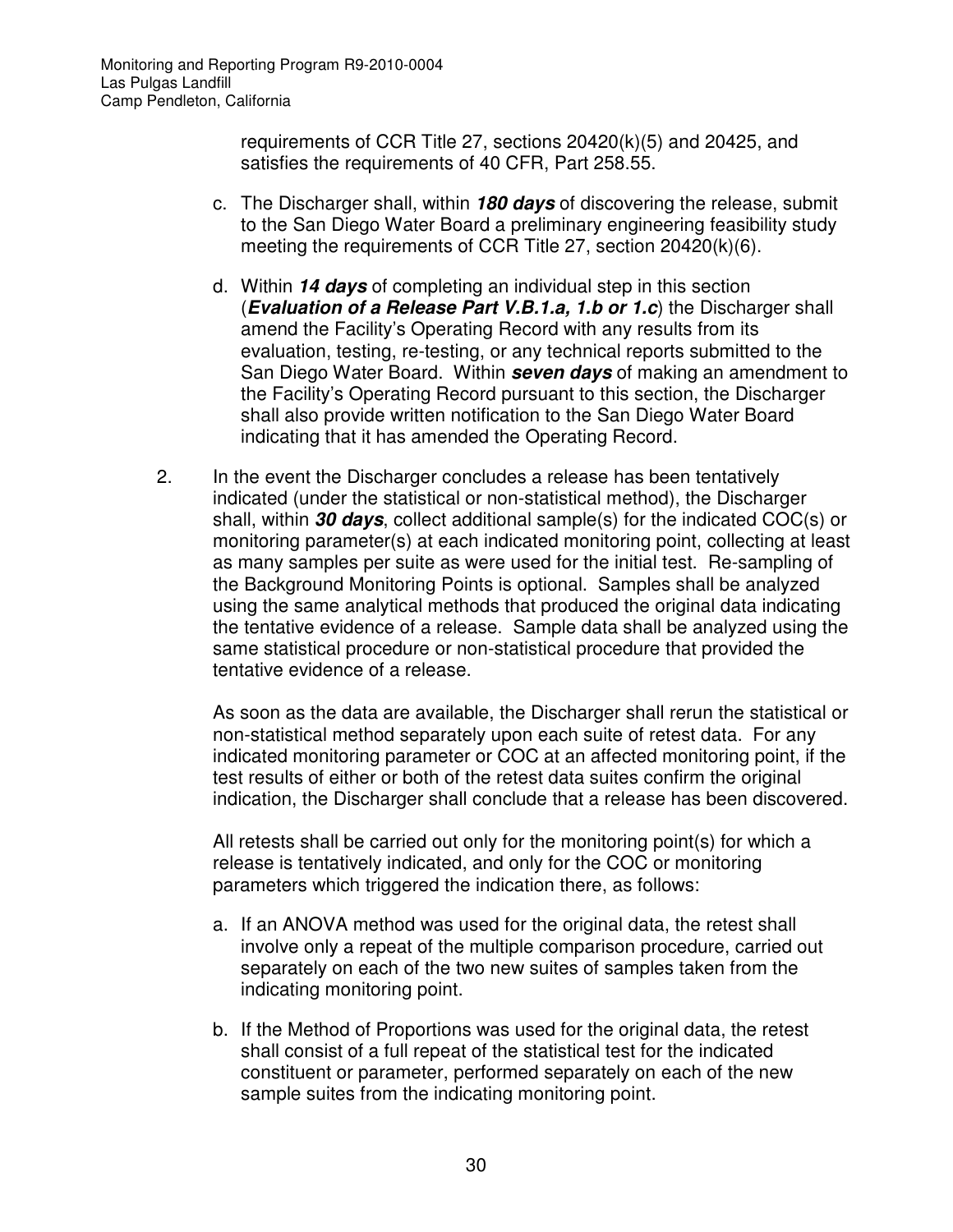- c. If the non-statistical method was used for the original data, all COCs that are jointly addressed in the non-statistical test remain as individual COCs, the scope of the laboratory analysis for the non–statistical retest samples shall address only those constituents detected in the sample that initiated the retest.
- d. If the retest confirms the existence of a release, the Discharger shall carry out the requirements described in **Evaluation of a Release B.1** above.

## **C. DETECTION OF VOCS IN BACKGROUND**

- 1. Except as provided in **C.3** below, any time the laboratory analysis of a sample from a background monitoring point sampled for VOCs shows either: two or more VOCs at or above their respective MDL, or one VOC at or above its respective PQL, then the Discharger shall:
	- a. **24 hours** notify the San Diego Water Board by phone and facsimile.
	- b. Follow up with written notification by certified mail within **seven days**.
	- c. Obtain two new independent VOC samples from that background monitoring point.
	- d. Send the samples for laboratory analysis of all detectable VOCs within **30 days**.
- 2. If either or both the new samples validate the presence of VOCs using the above procedure, the Discharger shall:
	- a. Within **24 hours** notify the San Diego Water Board by phone and facsimile.
	- b. Follow up with written notification by certified mail within **seven days**.
	- c. Within **180 days** of validation, submit a report that evaluates the possibility that the detected VOCs originated from the waste management unit and propose appropriate changes to the monitoring program.
- 3. If the San Diego Water Board determines, (after reviewing the report submitted under **C.2.b** above), that the detected VOCs most likely originated from the waste management unit, the Discharger shall immediately begin carrying out the requirements of **B.1** above.
- 4. If the San Diego Water Board is unable to conclude that the evidence indicates the detected man-made constituent came from a source other than the Unit, then the Discharger shall: